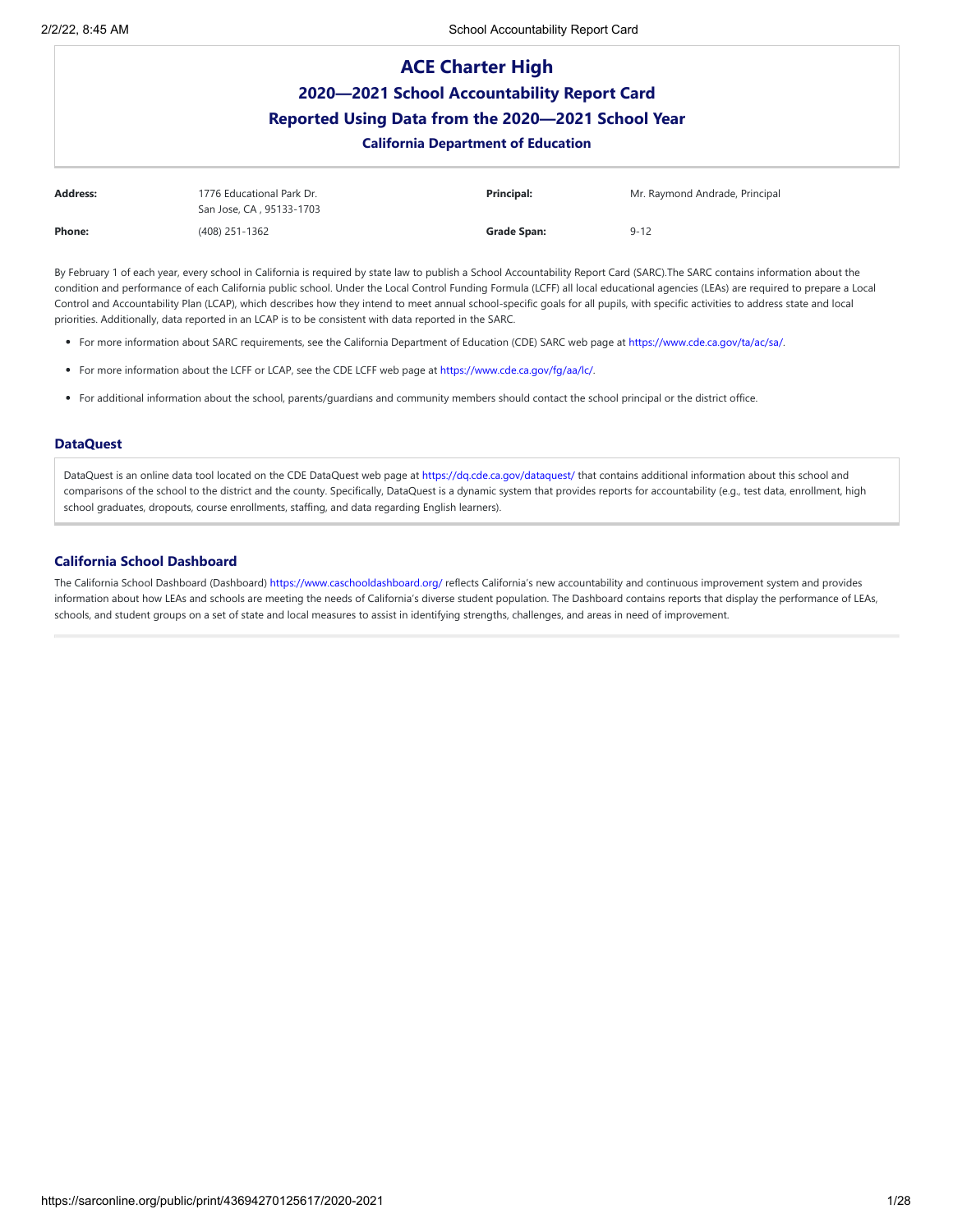# **About This School**

## **Mr. Raymond Andrade, Principal**

Principal, ACE Charter High

# **About Our School**

"ACE High School trabaja con familias y comunidades en los vecindarios de mayor necesidad para crear y mantener escuelas intermedias y secundarias donde los estudiantes que han sido dejados atrás por el sistema escolar tradicional crezcan para estar listos, cuando terminen la escuela secundaria, para elegir asistir y graduarse de un colegio o universidad de cuatro años".

"ACE High School works with families and communities in the highest-need neighborhoods to create and sustain middle and high schools where students who have been left behind by the traditional school system grow to be ready, by the time they leave high school, to choose to attend and graduate from a four-year college or university."

# **Contact**

ACE Charter High 1776 Educational Park Dr. San Jose, CA 95133-1703

Phone: (408) [251-1362](tel:(408) 251-1362) Email: [ace\\_hs@acecharter.org](mailto:ace_hs@acecharter.org)

## **Contact Information (School Year 2021—2022)**

| <b>District Contact Information (School Year 2021-2022)</b> |                                |
|-------------------------------------------------------------|--------------------------------|
| <b>District Name</b>                                        | East Side Union High           |
| <b>Phone Number</b>                                         | (408) 347-5000                 |
| Superintendent                                              | Vander Zee, Glenn              |
| <b>Email Address</b>                                        | vanderzeeg@esuhsd.org          |
| Website                                                     | www.esuhsd.org                 |
| <b>School Contact Information (School Year 2021-2022)</b>   |                                |
| <b>School Name</b>                                          | ACE Charter High               |
| <b>Street</b>                                               | 1776 Educational Park Dr.      |
| City, State, Zip                                            | San Jose, CA, 95133-1703       |
| <b>Phone Number</b>                                         | (408) 251-1362                 |
| Principal                                                   | Mr. Raymond Andrade, Principal |
| <b>Email Address</b>                                        | ace_hs@acecharter.org          |
| Website                                                     | http://www.acecharter.org      |
| <b>County-District-School (CDS) Code</b>                    | 43694270125617                 |
|                                                             | $1$ ast undertade 1/16/22      |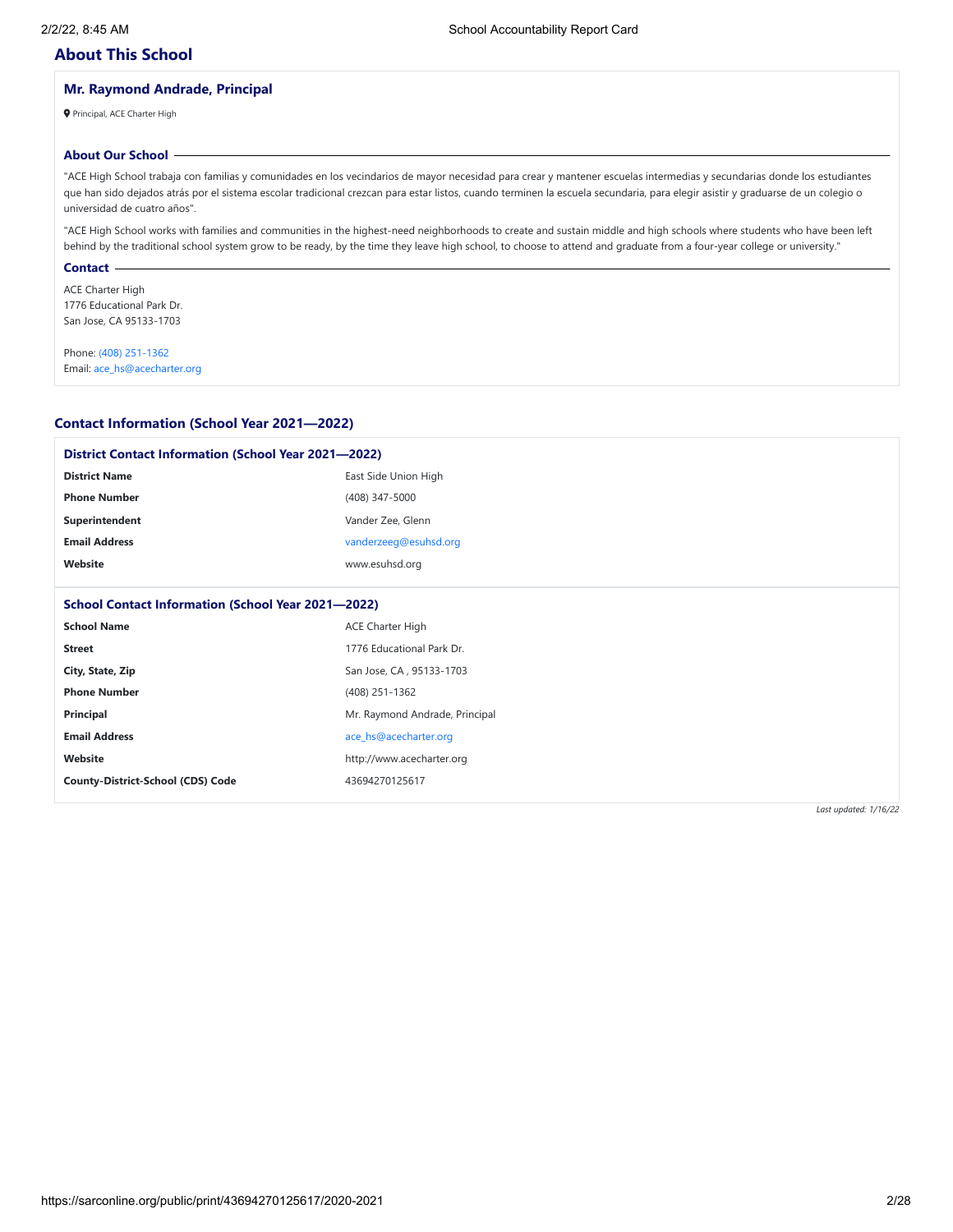## **School Description and Mission Statement (School Year 2021—2022)**

**ESPAÑOL** ACE existe porque hay un número significativo de estudiantes y familias en San East Jose que están luchando. ACE es una escuela que recluta a los estudiantes más desinteresados y trabaja con ellos (y sus familias) hasta que logran las habilidades y el optimismo personal y la confianza para tener éxito en la escuela y en la vida. Este esfuerzo está codificado con la misión ACE. Este optimismo significa que los maestros y el personal de ACE creen que los niños y las familias que no solo están subrepresentados demográficamente en la universidad, sino que tienen una gran variedad de obstáculos entre ellos y el éxito académico, pueden prosperar en la escuela. El enfoque de ACE en construir relaciones y ayudar a todos los estudiantes a ver el potencial dentro de sí mismos impregna todos los aspectos del programa académico, la capacitación del personal y el trabajo de participación de los padres.

El lema de ACE es Grow, Everyone, Every Day, y el lema es la expresión de la escuela de su expectativa y creencia de que todos, no solo aquellos que estadísticamente tienen más probabilidades de tener éxito, tienen la capacidad de crecer y prosperar. Todo el trabajo en ACE se basa en un profundo optimismo acerca de los niños, las familias y los vecindarios. El programa cultural y académico de ACE se centra en una celebración constante y auténtica del progreso incremental, tanto en la demostración personal de los valores escolares y comunitarios de los estudiantes como en su rápido crecimiento académico. En ACE, los estudiantes desarrollan un sentido sólido y fundamental de que sus fallas serán notadas y abordadas, y que sus éxitos serán reconocidos y recompensados.

El elemento clave del modelo académico en ACE es un equilibrio entre un riguroso trabajo de curso basado en estándares y un sistema de apoyo académico y personal adaptado a las necesidades de cada estudiante individual. Este sistema de apoyo tiene en cuenta los desafíos que enfrentan los estudiantes que están aprendiendo inglés, experimentan una discapacidad, son de razas y etnias tradicionalmente marginadas, y que necesitan crecer rápidamente para volver a alcanzar el nivel de competencia y la confianza personal. ACE asegura que los estudiantes que tienen dificultades adquieran las habilidades y la voluntad para tener éxito en la universidad y más allá. Los estudiantes sobresalen en un sistema educativo equitativo que los equipa para tomar decisiones transformadoras para sus familias y nuestras comunidades.

- Creemos que cada estudiante tiene la capacidad ilimitada de prosperar
- Asumimos la responsabilidad del éxito de los estudiantes
- Celebramos el crecimiento
- Creemos que las relaciones sólidas conducen al éxito de los estudiantes.

**ENGLISH** ACE exists because there are significant numbers of students and families in San East Jose who are struggling. ACE is a school that recruits the most disengaged students, and works with them (and their families) until they achieve the skills and personal optimism and confidence to succeed in school and life. This effort is codified with the ACE mission. This optimism means that teachers and staff at ACE believe that children and families who are not only demographically underrepresented in college, but have a whole array of obstacles between them and academic success, can thrive in school. ACE's focus on building relationships and helping all students see the potential within themselves permeates every aspect of the academic program, staff training, and parent engagement work.

ACE's motto is Grow, Everyone, Every Day, and the motto is the school's expression of its expectation and belief that everyone — not only those who are statistically more likely to succeed — has the capacity to grow and thrive. All work at ACE is founded on a profoundly felt optimism about children, families, and neighborhoods. The ACE culture and academic program is focused on a constant, authentic celebration of incremental progress, both in students' personal demonstration of school and community values as well as their rapid academic growth. At ACE, students develop a fundamental, sturdy sense that their failures will be noticed and addressed, and that their successes will be recognized and rewarded.

The key element of the academic model at ACE is a balance between rigorous standards-based course work and a system of academic and personal support tailored to the needs of each individual student. This support system takes into account the challenges faced by students who are English Learners, experiencing disability, are from traditionally marginalized races and ethnicities, and who need to grow rapidly in order to work their way back toward grade-level proficiency and personal confidence. ACE ensures students who are struggling gain the skills and will to succeed in college and beyond. Students excel in an equitable educational system that equips them to make transformative choices for their families and our communities.

- We believe every student has the boundless capacity to thrive
- We take responsibility for student success
- We celebrate growth
- We believe strong relationships lead to student success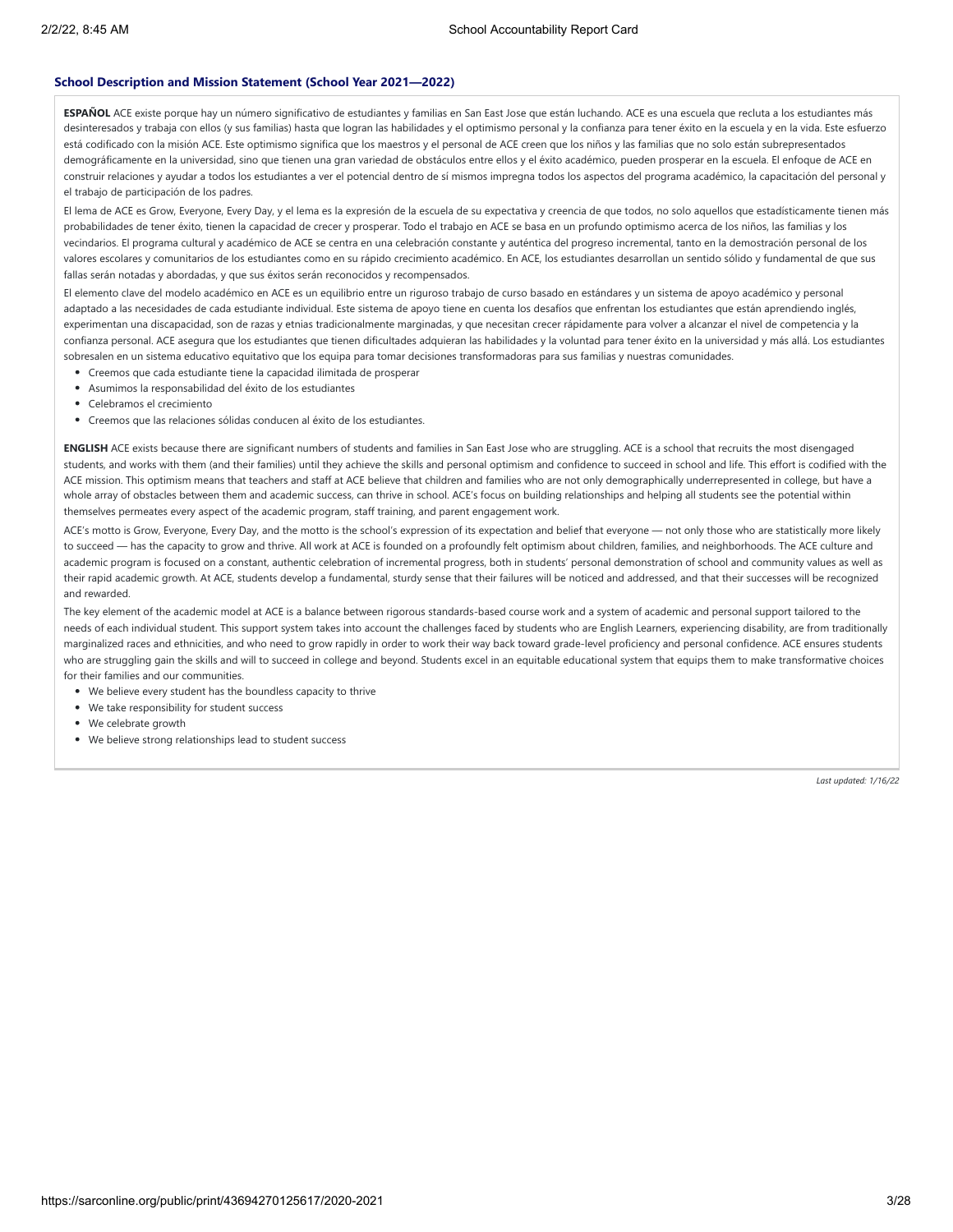## **Student Enrollment by Grade Level (School Year 2020—2021)**

| <b>Grade Level</b>      | <b>Number of Students</b> |
|-------------------------|---------------------------|
| Grade 9                 | 113                       |
| Grade 10                | 131                       |
| Grade 11                | 105                       |
| Grade 12                | 81                        |
| <b>Total Enrollment</b> | 430                       |



# **Student Enrollment by Student Group (School Year 2020—2021)**

| <b>Student Group</b>                | <b>Percent of Total Enrollment</b> |
|-------------------------------------|------------------------------------|
| Female                              | 42.60%                             |
| Male                                | 57.40%                             |
| Non-Binary                          | 0.00%                              |
| American Indian or Alaska Native    | 0.50%                              |
| Asian                               | 0.50%                              |
| Black or African American           | 0.50%                              |
| Filipino                            | 0.90%                              |
| Hispanic or Latino                  | 96.70%                             |
| Native Hawaiian or Pacific Islander | 0.20%                              |
| Two or More Races                   | 0.20%                              |
| White                               | 0.50%                              |

| <b>Student Group (Other)</b>   | <b>Percent of Total Enrollment</b> |
|--------------------------------|------------------------------------|
| <b>English Learners</b>        | 54.00%                             |
| <b>Foster Youth</b>            | 0.00%                              |
| <b>Homeless</b>                | 0.00%                              |
| Migrant                        | 0.00%                              |
| Socioeconomically Disavantaged | 83.70%                             |
| Students with Disabilities     | 22.30%                             |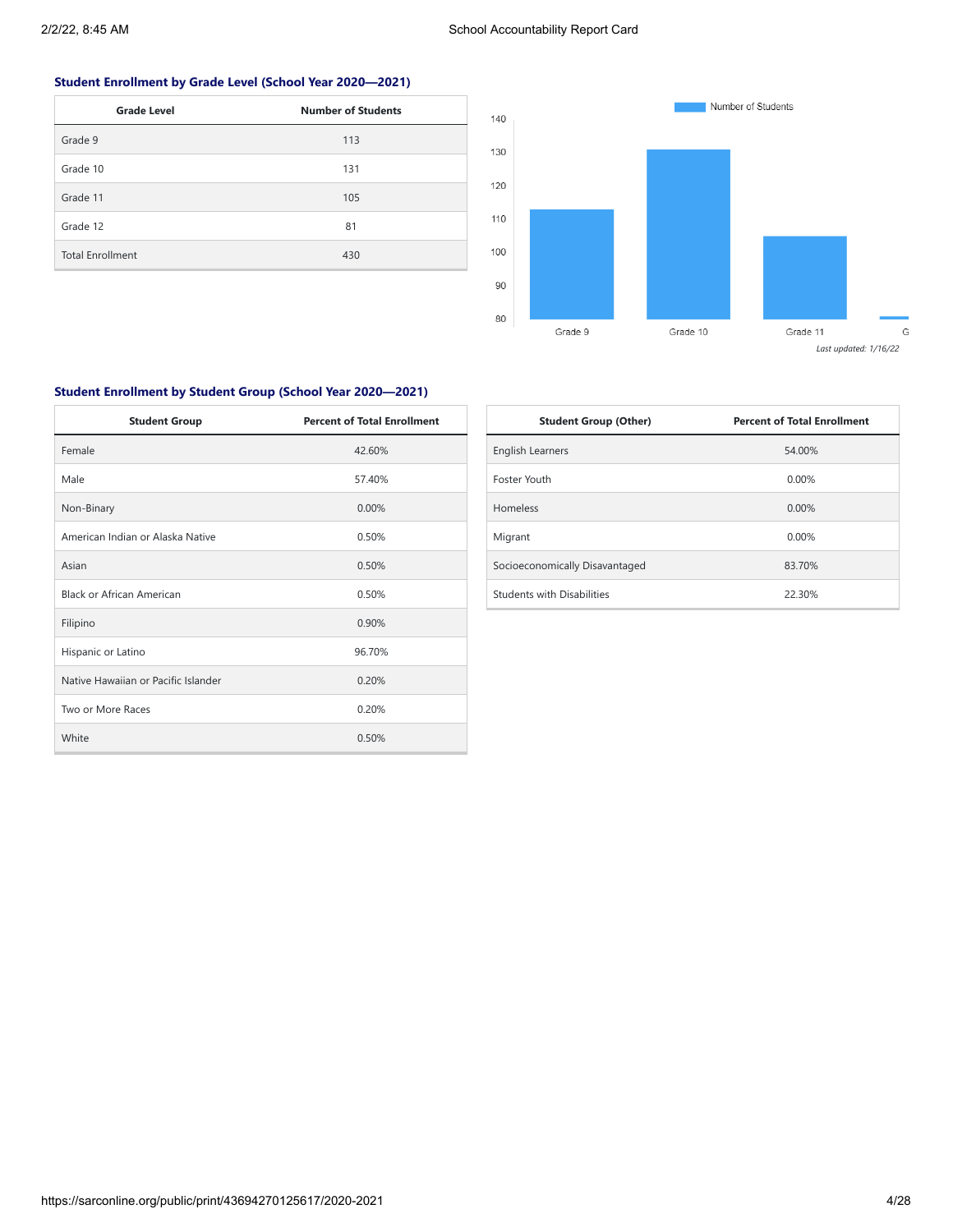# **A. Conditions of Learning**

# **State Priority: Basic**

The SARC provides the following information relevant to the State priority: Basic (Priority 1):

- Degree to which teachers are appropriately assigned and fully credentialed in the subject area and for the pupils they are teaching;
- Pupils have access to standards-aligned instructional materials; and
- School facilities are maintained in good repair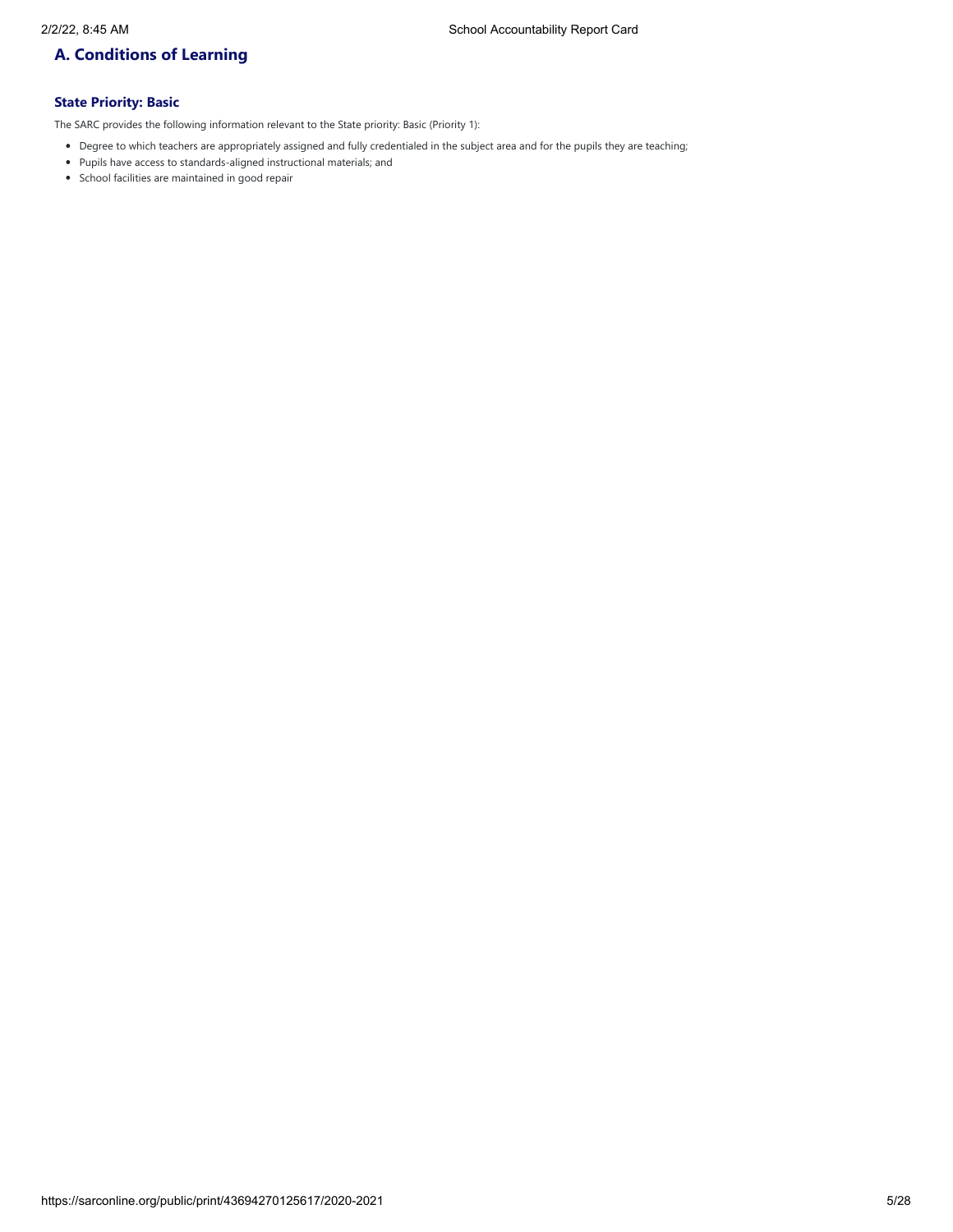## **Credentialed Teachers Assigned Out-of-Field (considered "out-of-field" under ESSA) (School Year 2020—2021)**

| <b>Indicator</b>                                       | <b>Number</b> |
|--------------------------------------------------------|---------------|
| Credentialed Teachers Authorized on a Permit or Waiver |               |
| Local Assignment Options                               |               |
| Total Out-of-Field Teachers                            |               |

Note: For more information refer to the Updated Teacher Equity Definitions web page at https://www.cde.ca.gov/pd/ee/teacherequitydefinitions.asp.

*Last updated:*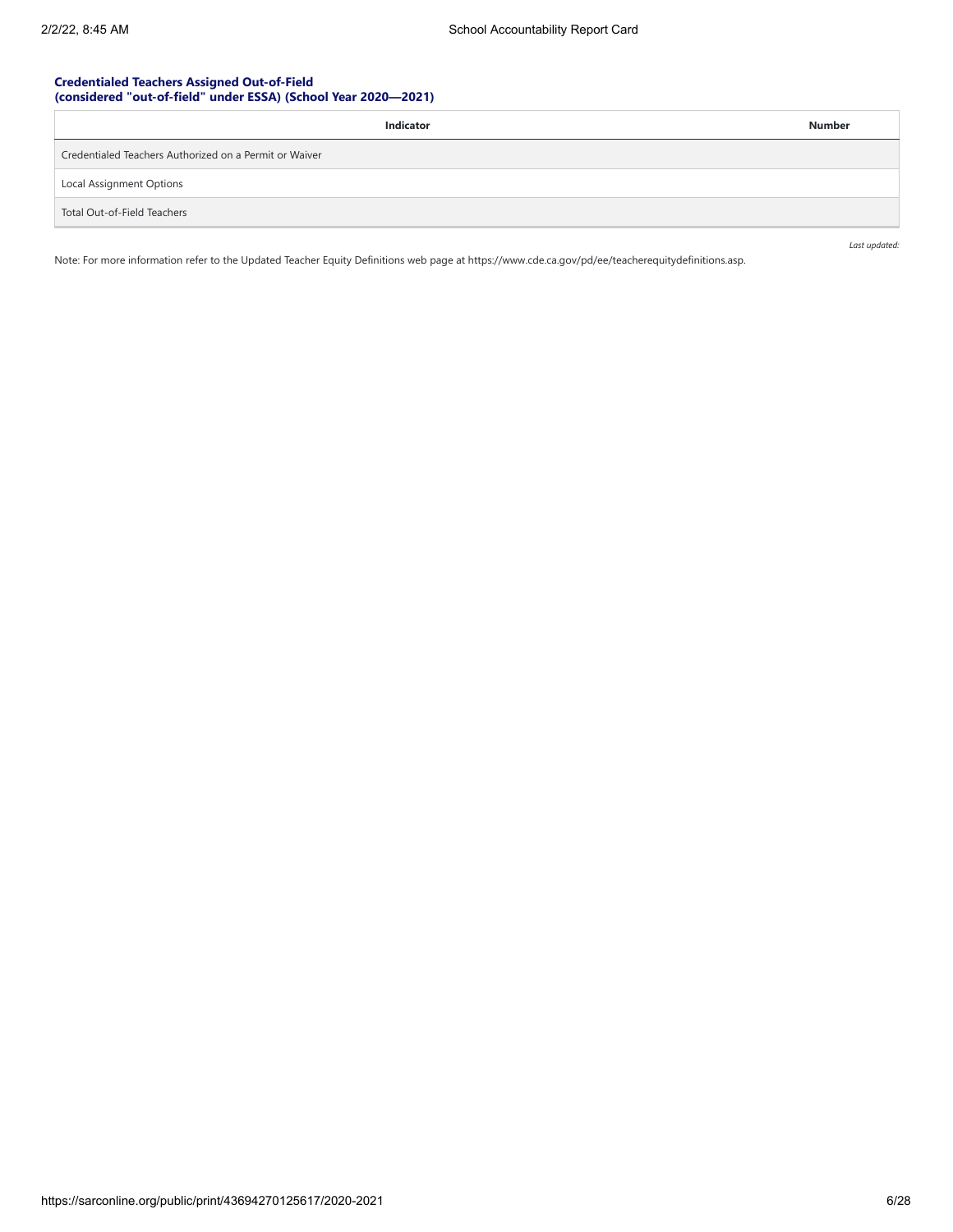# **Quality, Currency, Availability of Textbooks and Other Instructional Materials (School Year 2021—2022)**

Year and month in which the data were collected: July 2021

| Subject                  | Textbooks and Other Instructional Materials/year of Adoption                                                                                                                                                                                                                                                                                                                                                                                                                                                                                                                                                                                                                                                                                                                                                                                                                                                                                                                                                                                                                                           | From<br><b>Most</b><br>Recent<br><b>Adoption?</b> | Percent<br><b>Students</b><br>Lacking<br>Own<br><b>Assigned</b><br>Copy |
|--------------------------|--------------------------------------------------------------------------------------------------------------------------------------------------------------------------------------------------------------------------------------------------------------------------------------------------------------------------------------------------------------------------------------------------------------------------------------------------------------------------------------------------------------------------------------------------------------------------------------------------------------------------------------------------------------------------------------------------------------------------------------------------------------------------------------------------------------------------------------------------------------------------------------------------------------------------------------------------------------------------------------------------------------------------------------------------------------------------------------------------------|---------------------------------------------------|-------------------------------------------------------------------------|
| Reading/Language<br>Arts | "English Language Arts (Requirement B)<br>The Charter School offers the following English Language Arts courses, in alignment with the CCSS in ELA, the ACT, the State<br>Priorities, and the Mission of the school. Students at the Charter School will complete at least four of the courses with a grade of C<br>or better, in alignment with A-G requirements.                                                                                                                                                                                                                                                                                                                                                                                                                                                                                                                                                                                                                                                                                                                                     | Yes                                               | 0%                                                                      |
|                          | English I<br>English I The purpose of this course is to promote intellectual growth by strengthening students' abilities to read analytically and<br>creatively, by filling in or reinforcing students' knowledge of the outlines of history, and by making students conversant with many<br>major cultural landmarks. By reading various novels from Africa, Asia, Latin America, and Europe, students will develop their<br>sensitivity to cultural diversity through a critical study of selected world masterpieces from ancient civilizations through the<br>Renaissance in their social and philosophical contexts.                                                                                                                                                                                                                                                                                                                                                                                                                                                                              |                                                   |                                                                         |
|                          | English II<br>This course is designed to implement various ways to communicate complex literary themes and literary tools. Students study<br>texts ranging from classic literature to modern literature, and express their analysis through group discussions, essays, Socratic<br>circles, presentations, speeches and spoken word. Students will write one essay per unit, ranging from narrative essays to in-depth<br>research papers. Students analyze various forms of texts, both fiction and non-fiction. Authors may include but are not limited to:<br>J.D. Salinger, William Golding, Stephen Chbosky, and Shirley Jackson.                                                                                                                                                                                                                                                                                                                                                                                                                                                                 |                                                   |                                                                         |
|                          | English III<br>As in English I and II, this course focuses on informational texts and expository writing during the first semester and literature and<br>responses to literature during the second semester. The first semester curriculum uses the four California State University<br>Expository Reading and Writing Curriculum modules developed for eleventh grade, which ramp up the level of reading, thinking,<br>and writing students are required to do. In the second semester, students will read old and new classics of American literature,<br>including plays, novels, and poetry, while tackling essential questions surrounding the universality and individuality of the<br>American experience. Students will write longer and more complex essays and a narrative piece on immigration. The texts they<br>read in the second semester are more challenging and complex than those read in 9th and 10th grade, to prepare students for<br>12th grade, college, and beyond.                                                                                                          |                                                   |                                                                         |
|                          | <b>AP Seminar</b><br>AP Seminar is an interdisciplinary course that encourages students to demonstrate critical thinking, collaboration, and academic<br>research skills on topics of the student's choosing. To accommodate the wide range of student topics, typical college course<br>equivalents include interdisciplinary or general elective courses.<br>English IV: CSU Expository Reading and Writing<br>ERWC is a college preparatory, rhetoric-based English language arts course for grade 12 designed to develop academic literacy<br>(advanced proficiency in rhetorical and analytical reading, writing, and thinking). Students will be expected to increase their<br>awareness of the rhetorical strategies employed by authors and to apply those strategies to their own writing. They will read<br>closely to examine the relationship between an author's argument or theme and his or her audience and purpose, to analyze the<br>impact of structural and rhetorical strategies, and to examine the social, political, and philosophical assumptions that underlie the<br>text." |                                                   |                                                                         |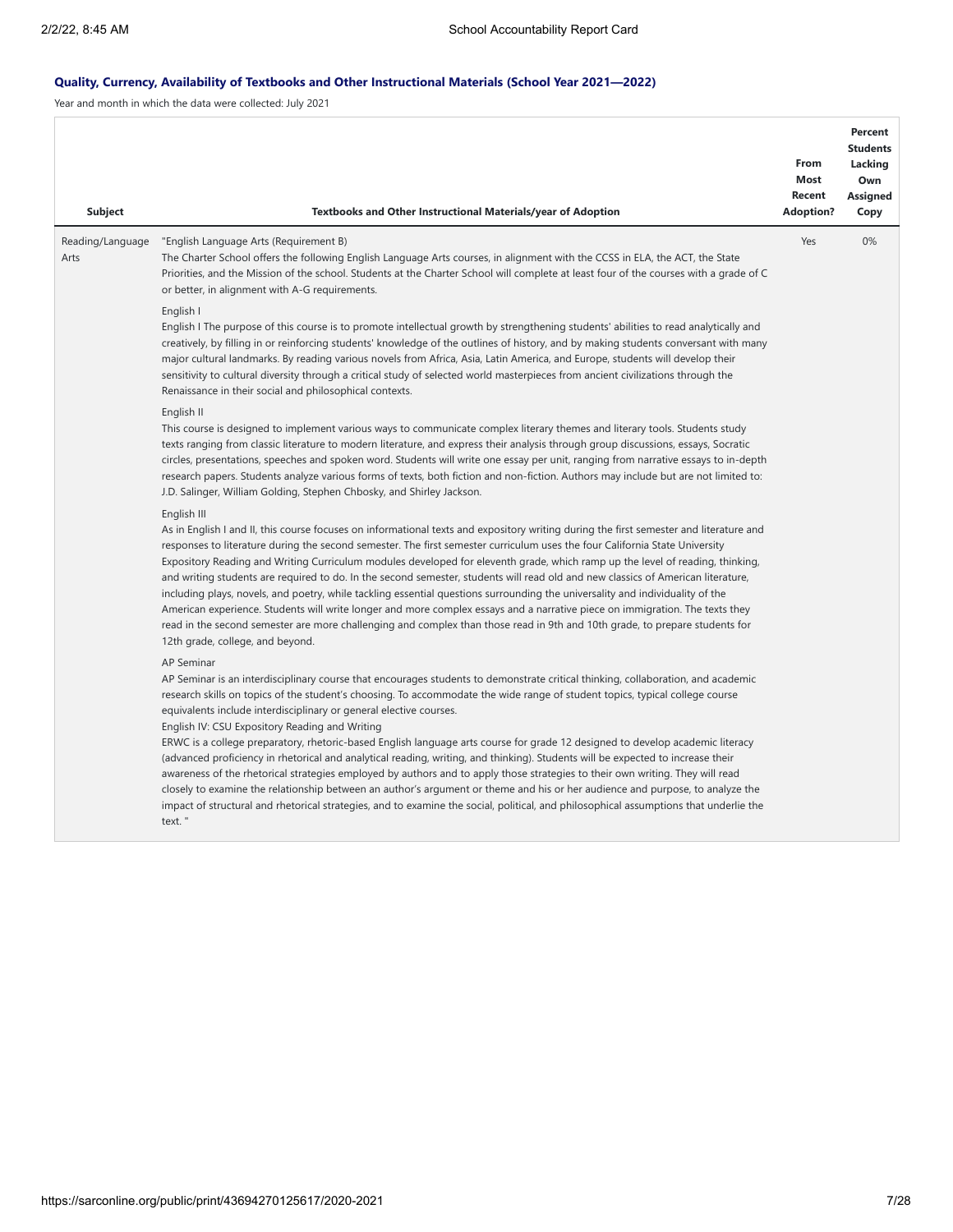| Subject            | Textbooks and Other Instructional Materials/year of Adoption                                                                                                                                                                                                                                                                                                                                                                                                                                                                                                                                                                                                                                                                                                                                                                                                                                                                                                                                                                                                                                                                                                                                                                                                                                                                                                                                                                                                                                                                                                                                                                                                                                                                                                                                                                                                                                                                                                                                                                                                                                                                                                     | From<br>Most<br>Recent<br><b>Adoption?</b> | Percent<br><b>Students</b><br>Lacking<br>Own<br>Assigned<br>Copy |
|--------------------|------------------------------------------------------------------------------------------------------------------------------------------------------------------------------------------------------------------------------------------------------------------------------------------------------------------------------------------------------------------------------------------------------------------------------------------------------------------------------------------------------------------------------------------------------------------------------------------------------------------------------------------------------------------------------------------------------------------------------------------------------------------------------------------------------------------------------------------------------------------------------------------------------------------------------------------------------------------------------------------------------------------------------------------------------------------------------------------------------------------------------------------------------------------------------------------------------------------------------------------------------------------------------------------------------------------------------------------------------------------------------------------------------------------------------------------------------------------------------------------------------------------------------------------------------------------------------------------------------------------------------------------------------------------------------------------------------------------------------------------------------------------------------------------------------------------------------------------------------------------------------------------------------------------------------------------------------------------------------------------------------------------------------------------------------------------------------------------------------------------------------------------------------------------|--------------------------------------------|------------------------------------------------------------------|
| <b>Mathematics</b> | "Mathematics (Requirement C)<br>The Charter School offers the following Mathematics courses, in alignment with the CCSS in Mathematics and the ACT. Students at<br>the Charter School will complete at least three of the courses with a grade of C or better, in alignment with A-G requirements.<br>Please see Appendix A-9 for examples of Scope and Sequence in Math.                                                                                                                                                                                                                                                                                                                                                                                                                                                                                                                                                                                                                                                                                                                                                                                                                                                                                                                                                                                                                                                                                                                                                                                                                                                                                                                                                                                                                                                                                                                                                                                                                                                                                                                                                                                        | Yes                                        | 0%                                                               |
|                    | Integrated Math I<br>This course is an introduction to high school math. The course spans introductory concepts in the strands of function, algebra,<br>geometry, and probability and statistics. Students learn the concept of what a function is along with function notation, they master<br>working with linear equations, are introduced to basic concepts of congruence and the Pythagorean Theorem, and become<br>familiar with marginal probabilities and basic regression models.                                                                                                                                                                                                                                                                                                                                                                                                                                                                                                                                                                                                                                                                                                                                                                                                                                                                                                                                                                                                                                                                                                                                                                                                                                                                                                                                                                                                                                                                                                                                                                                                                                                                       |                                            |                                                                  |
|                    | Mathematics Lab<br>Mathematics Lab is an incoming support class offered for students that are at least 3 grade levels behind in mathematics. This<br>course serves as a remedial course in addition to Integrated Math I which works on developing student skills in basic algebra and<br>geometry. Topics in Mathematics Lab include, but are not limited to, arithmetic operations, number sense, graphing, functions,<br>one-step and two-step equations, and foiling.                                                                                                                                                                                                                                                                                                                                                                                                                                                                                                                                                                                                                                                                                                                                                                                                                                                                                                                                                                                                                                                                                                                                                                                                                                                                                                                                                                                                                                                                                                                                                                                                                                                                                        |                                            |                                                                  |
|                    | Integrated Math II<br>While Geometry is the emphasis of this course, this course explores intermediate topics in functions, algebra, as well as geometry.<br>Algebra is extended to the manipulation and modeling of quadratic functions. Geometry concepts of congruence are extended to<br>proofs, geometry of triangles is extended to concepts of similarity and right triangle trigonometry, and students develop facility<br>with circle geometry. Concepts of probability extend to marginal and joint probabilities.                                                                                                                                                                                                                                                                                                                                                                                                                                                                                                                                                                                                                                                                                                                                                                                                                                                                                                                                                                                                                                                                                                                                                                                                                                                                                                                                                                                                                                                                                                                                                                                                                                     |                                            |                                                                  |
|                    | Integrated Math III<br>Acting as a bridge between Integrated Math II and Calculus, this course addresses many Pre-Calculus concepts. Strands of<br>functions, algebra, and geometry are taken to an advanced level in this course. Functions are explored in depth as students<br>develop facility with inverse functions and function composition. Exponential functions are explored as well as their inverses:<br>logarithms. In geometry, right triangle trigonometry is extended to non-right triangle trigonometry, including applications in<br>physics. Finally, students understand how all functions behave under different transformations, series and sequences are explored<br>and extended to limits, and students determine the roots of rational and polynomial functions, as students prepare for work in<br>Calculus.                                                                                                                                                                                                                                                                                                                                                                                                                                                                                                                                                                                                                                                                                                                                                                                                                                                                                                                                                                                                                                                                                                                                                                                                                                                                                                                          |                                            |                                                                  |
|                    | AP Calculus AB<br>This calculus course is primarily concerned with developing the students' understanding of the concepts of calculus and providing<br>experience with its methods and applications. The course emphasizes a multi-representational approach to calculus with concepts,<br>results, and problems represented graphically, numerically, analytically, and verbally. Broad concepts and widely applicable<br>methods are emphasized. Students will primarily learn about derivatives and integrals and their applications in everyday life.                                                                                                                                                                                                                                                                                                                                                                                                                                                                                                                                                                                                                                                                                                                                                                                                                                                                                                                                                                                                                                                                                                                                                                                                                                                                                                                                                                                                                                                                                                                                                                                                        |                                            |                                                                  |
| Science            | "Science (Requirement D)<br>The Charter School offers the following Science courses, in alignment with the NGSS and the CCSS in ELA for Science. Students at<br>the Charter School will complete at least two of the courses with a grade of C or better, in alignment with A-G requirements.<br>Biology<br>All incoming 9th grade students will take Biology as their primary science. This course begins with an understanding of life<br>sciences on macro and micro levels. Students study plants and animals in their role as producers and consumers, cell biology and<br>physiology, genetics, evolution, ecology, and taxonomy. The course works to make biology applied, so that students use the<br>knowledge that they have learned to solve real world problems through experiments, the scientific method, and labs.<br>Chemistry<br>As the second science offered at the high school, Chemistry allows students to explore science on the molecular level, particularly<br>focusing on interactions between acids and bases, stoichiometry, properties of elements, and chemical compound formulations.<br>Students will conduct experiments, test hypotheses, and gain a deeper understanding of the elements and their interactions that<br>make up the world in which they live. Students will conduct lab activities throughout both semesters that allow them hands on<br>learning opportunities that allow them to analyze data to help them develop a deeper appreciation for the scientific process.<br>AP Biology<br>Study the core scientific principles, theories, and processes that govern living organisms and biological systems. Hands-on<br>laboratory work to investigate natural phenomena.<br>Anatomy and Physiology<br>Students explore the relationship between structure and function of the human body. We will cover the basic organization of the<br>body, biochemical composition, and body systems. We will also learn about varied diseases on certain systems. Students perform<br>hands-on labs, model body systems, complete dissections, participate in group activities, and work on student directed projects." | Yes                                        | 0%                                                               |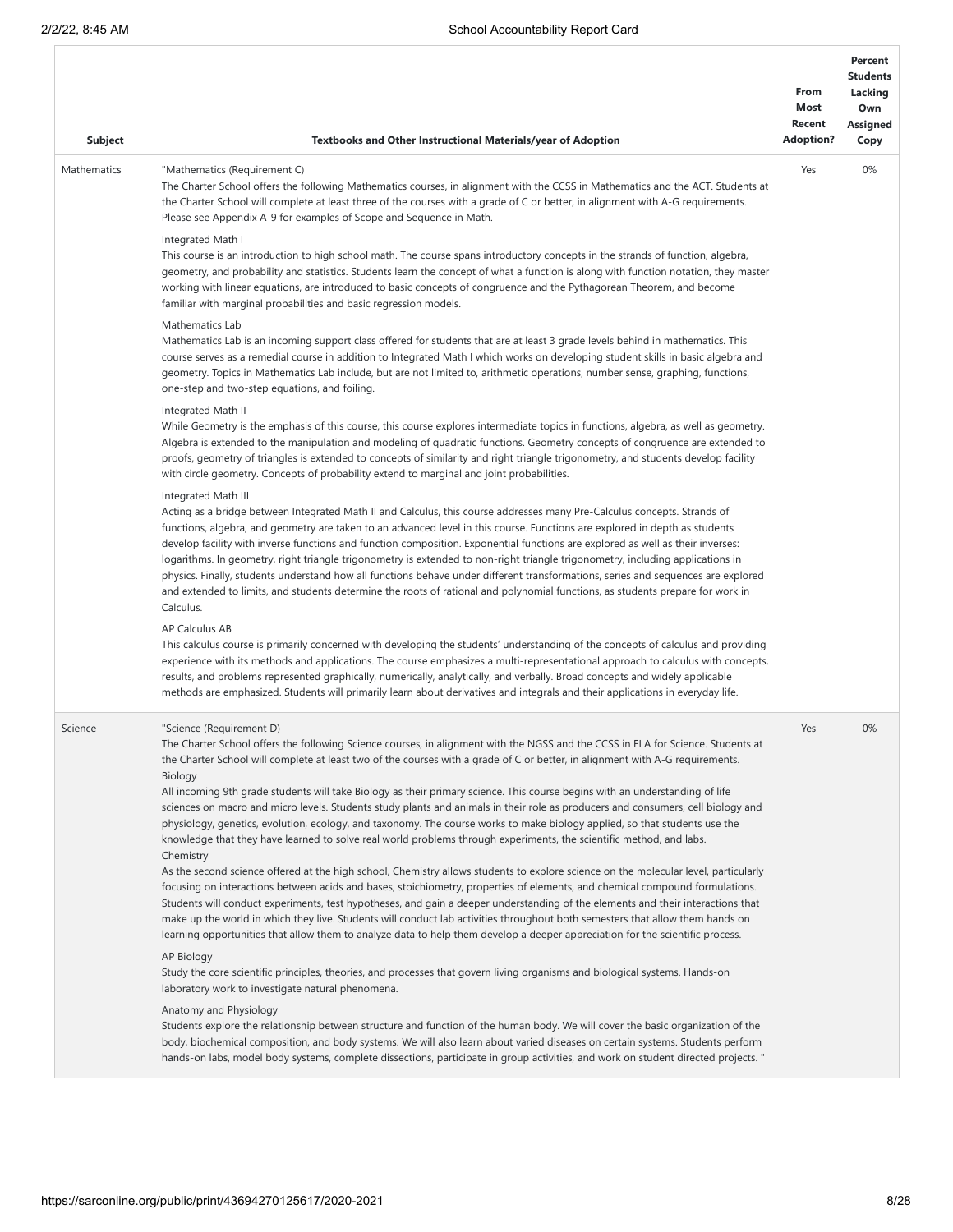| Subject                   | Textbooks and Other Instructional Materials/year of Adoption                                                                                                                                                                                                                                                                                                                                                                                                                                                                                                                                                                                                                                                                                                                                                                                                                                                                                                          | From<br>Most<br>Recent<br><b>Adoption?</b> | Percent<br><b>Students</b><br>Lacking<br>Own<br>Assigned<br>Copy |
|---------------------------|-----------------------------------------------------------------------------------------------------------------------------------------------------------------------------------------------------------------------------------------------------------------------------------------------------------------------------------------------------------------------------------------------------------------------------------------------------------------------------------------------------------------------------------------------------------------------------------------------------------------------------------------------------------------------------------------------------------------------------------------------------------------------------------------------------------------------------------------------------------------------------------------------------------------------------------------------------------------------|--------------------------------------------|------------------------------------------------------------------|
| History-Social<br>Science | "History (Requirement A)<br>The Charter School offers the following History courses, in alignment with the CSS in History-Social Science, the CCSS in ELA for<br>History and Social Science, the State Priorities, and the Mission of the school. Students at the Charter School will complete at least<br>two of the courses with a grade of C or better, in alignment with A-G requirements.                                                                                                                                                                                                                                                                                                                                                                                                                                                                                                                                                                        | Yes                                        | $0\%$                                                            |
|                           | World History<br>World History is a year-long required survey course that explores the key events and global historical developments since 1350<br>A.C.E. that have shaped today's world. The scope of Modern World History provides the latitude to range widely across all aspects<br>of human experience: economics, science, religion, philosophy, politics & law, military conflict, literature & the arts. The course will<br>illuminate connections between students' lives and those of their ancestors around the world. Students will uncover patterns of<br>behavior, identify historical trends and themes, explore historical movements and concepts, and test theories. Students will refine<br>their ability to read for comprehension and critical analysis; summarize, categorize, compare, and evaluate information; write<br>clearly and convincingly; express facts and opinions orally; and use technology appropriately to present information. |                                            |                                                                  |
|                           | <b>US History</b><br>This course examines the major turning points in American history beginning with the events leading up to the American<br>Revolution, the origins of the constitution, reform movements, Manifest Destiny, the Civil War and Reconstruction, the impact of<br>the frontier, the changing nature of business and government, World War I, the Great Depression, World War II, the growth of the<br>US as a world power. Contemporary world issues such as globalization, economic interdependence and terrorism will also factor<br>into student analysis of international conflict and cooperation. Current events are integrated into the curriculum on a daily basis so<br>that students can see modern connections between past and present. The course seeks to enhance student understanding of<br>history and make students more civic-minded and conscientious citizens.                                                                  |                                            |                                                                  |
|                           | American Government<br>This course is a study of the origins, development, structure, and functions of American national government. Topics include the<br>constitutional framework; federalism; the three branches of government; civil rights and liberties; political participation and<br>behavior; and policy formation. Upon completion, students should be able to demonstrate an understanding of the basic concepts<br>and participatory processes of the American political system. Basic concepts of state and local government and their relationships<br>with the federal government are also examined. The American Government course is also taught primarily through Document<br>Based Activities, which teach students how to source, contextualize, support, and develop ideas that help shape arguments within<br>America's current political discourse.                                                                                           |                                            |                                                                  |
|                           | Economics<br>Economics is a semester long course where students learn how the American economy functions and connect it to issues that they<br>see in their everyday life. With a strong focus on fiscal and monetary policy, the Economics curriculum has students delving deep<br>into how the Federal Reserve monitors and impacts borrowing and lending rates. Consequently, the course also has in-depth units<br>about financial literacy and sustainability to ensure that students understand how money works and can plan for a sustainable and<br>secure future.                                                                                                                                                                                                                                                                                                                                                                                            |                                            |                                                                  |
|                           | <b>Ethnic Studies</b><br>The Ethnic Studies class is a senior elective that allows students to better understand their place in the world and carve out their<br>own path. This course focuses on a deep understanding of cultural origins, and deals with various stereotypes that students may<br>face in the future. The course also helps students understand systemic and racist issues that have given rise to inequity in the<br>communities that students live; furthermore, the course gives students tools to deal with self-doubt, stereotype threat, and self-<br>identity development.                                                                                                                                                                                                                                                                                                                                                                   |                                            |                                                                  |
|                           | AP World History<br>Students in AP World History will investigate and develop an understanding of history from roughly 10,000 BCE to the present.<br>Students will cover themes such as: human interaction with the natural world, birth of culture and civilization, geography,<br>expansion, nation building, industrialization, class and international conflicts (with an emphasis on the world economy) leading up<br>to the world wars. Students will learn how to employ methods used by professional historians in order to understand and develop<br>their own historical past. By analyzing documents (primary and secondary sources), students will be able to develop arguments<br>and make connections between significant historical periods that shape the world today.                                                                                                                                                                                |                                            |                                                                  |
|                           | AP US History<br>The AP US History class is an in depth understanding of history through a filter of essential questions that span the formation of<br>the United States of America until modern times. The class is primarily taught through the lens of Document Based Questions,<br>where students analyze different primary sources to determine perspective, opinion, bias, and context. Upon passing the AP Exam<br>with a 3 or higher, students can get college credit and can be exempt from requirements.                                                                                                                                                                                                                                                                                                                                                                                                                                                    |                                            |                                                                  |
|                           |                                                                                                                                                                                                                                                                                                                                                                                                                                                                                                                                                                                                                                                                                                                                                                                                                                                                                                                                                                       |                                            |                                                                  |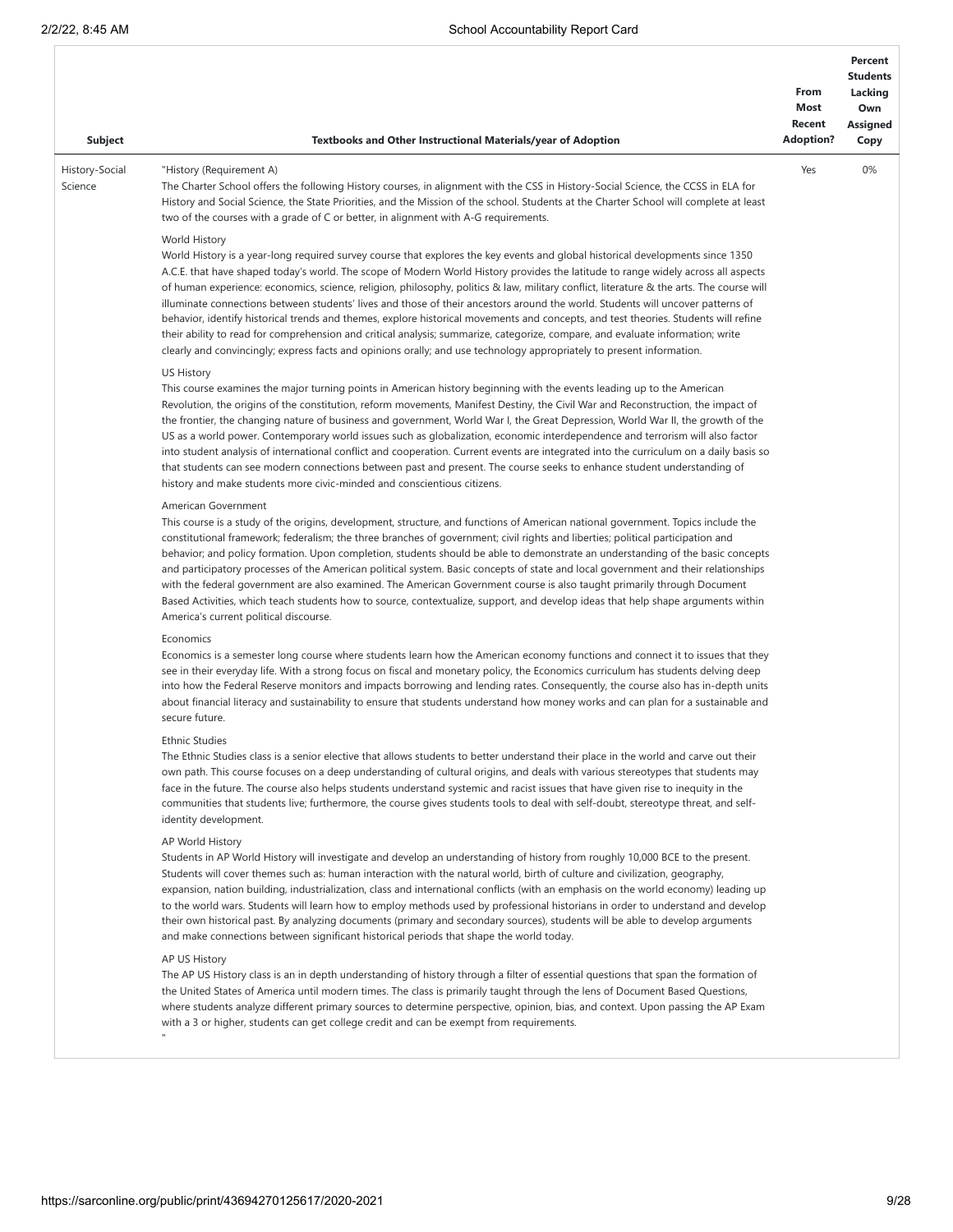| <b>Subject</b>                         | Textbooks and Other Instructional Materials/year of Adoption                                                                                                                                                                                                                                                                                                                                                                                                                                                                                                                                                                                                                                                                                                                                                                                                                                                                                                                                                                                                                                                                                                                                                                                                                                                                                                                        | From<br>Most<br>Recent<br><b>Adoption?</b> | <b>Percent</b><br><b>Students</b><br>Lacking<br>Own<br><b>Assigned</b><br>Copy |
|----------------------------------------|-------------------------------------------------------------------------------------------------------------------------------------------------------------------------------------------------------------------------------------------------------------------------------------------------------------------------------------------------------------------------------------------------------------------------------------------------------------------------------------------------------------------------------------------------------------------------------------------------------------------------------------------------------------------------------------------------------------------------------------------------------------------------------------------------------------------------------------------------------------------------------------------------------------------------------------------------------------------------------------------------------------------------------------------------------------------------------------------------------------------------------------------------------------------------------------------------------------------------------------------------------------------------------------------------------------------------------------------------------------------------------------|--------------------------------------------|--------------------------------------------------------------------------------|
| Foreign Language                       | "Spanish I<br>Spanish I is an introductory Spanish course for students that have little or no formal education in written on verbal Spanish.<br>Students here will learn the conjugation of verbs in various present and past tense, and will develop their vocabulary in practical,<br>conversational Spanish. Students are expected to read basic Spanish stories and improve their writing over the course.<br>Spanish II<br>Spanish II offers a deeper dive into the language as students learn more sophisticated tenses and are able to build on their literary<br>and analytical skills in Spanish. Students will read informational text along with figurative fiction with complex vocabulary to help<br>develop a deeper and more nuanced understanding of the language. This class is based on discussion driven learning, and<br>students will be expected to read articles at home, having prepared written responses ready for discussion.<br>AP Spanish Language<br>The AP Spanish course offers students the ability to delve deep into Spanish, and express thoughts and ideas for their own<br>purpose. Through this course, students will access a variety of perspectives and knowledge that are only available through<br>language and culture. Students will analyze poetry, short stories, novels, articles, and informative text pieces of renowned authors | Yes                                        | 0%                                                                             |
| Health                                 | from Mexico, Latin America, Spain, and the United States. Students will be required to analyze"<br>Physical Education and Health<br>All students engage in a physical education and health class designed to support students in their ability to develop a<br>combination of transferable skills promoting physical, intellectual, emotional and social development; to encourage present and<br>future choices that contribute to long-term healthy living; and to understand the cultural significance of physical activities for                                                                                                                                                                                                                                                                                                                                                                                                                                                                                                                                                                                                                                                                                                                                                                                                                                                | Yes                                        | 0%                                                                             |
| Visual and<br>Performing Arts          | individuals and communities. The California K-12 Physical Educaiton Framework guides lesson development and implementation.<br>"Visual and Performing Art (Requirement F)<br>The Charter School offers the following Visual and Performing Arts courses, in alignment with the CSS in Visual and Performing<br>Arts. Students at the Charter School will complete at least one of the courses with a grade of C or better, in alignment with A-G<br>requirements.                                                                                                                                                                                                                                                                                                                                                                                                                                                                                                                                                                                                                                                                                                                                                                                                                                                                                                                   | Yes                                        | 0%                                                                             |
|                                        | Studio Art<br>Studio Art is designed to provide a foundation for advanced courses and satisfies the F Requirement. Emphasis is placed on<br>understanding the Elements of Art and Principles of Design as a basis for composition. Students will explore a variety of artists, art<br>processes and materials such as drawing, painting, printmaking, two & three-dimensional design, and digital art. Student artwork<br>will reflect aesthetics & cultural and historical contexts.                                                                                                                                                                                                                                                                                                                                                                                                                                                                                                                                                                                                                                                                                                                                                                                                                                                                                               |                                            |                                                                                |
| Science Lab Eqpmt N/A<br>(Grades 9-12) |                                                                                                                                                                                                                                                                                                                                                                                                                                                                                                                                                                                                                                                                                                                                                                                                                                                                                                                                                                                                                                                                                                                                                                                                                                                                                                                                                                                     | N/A                                        | 0%                                                                             |

Note: Cells with N/A values do not require data.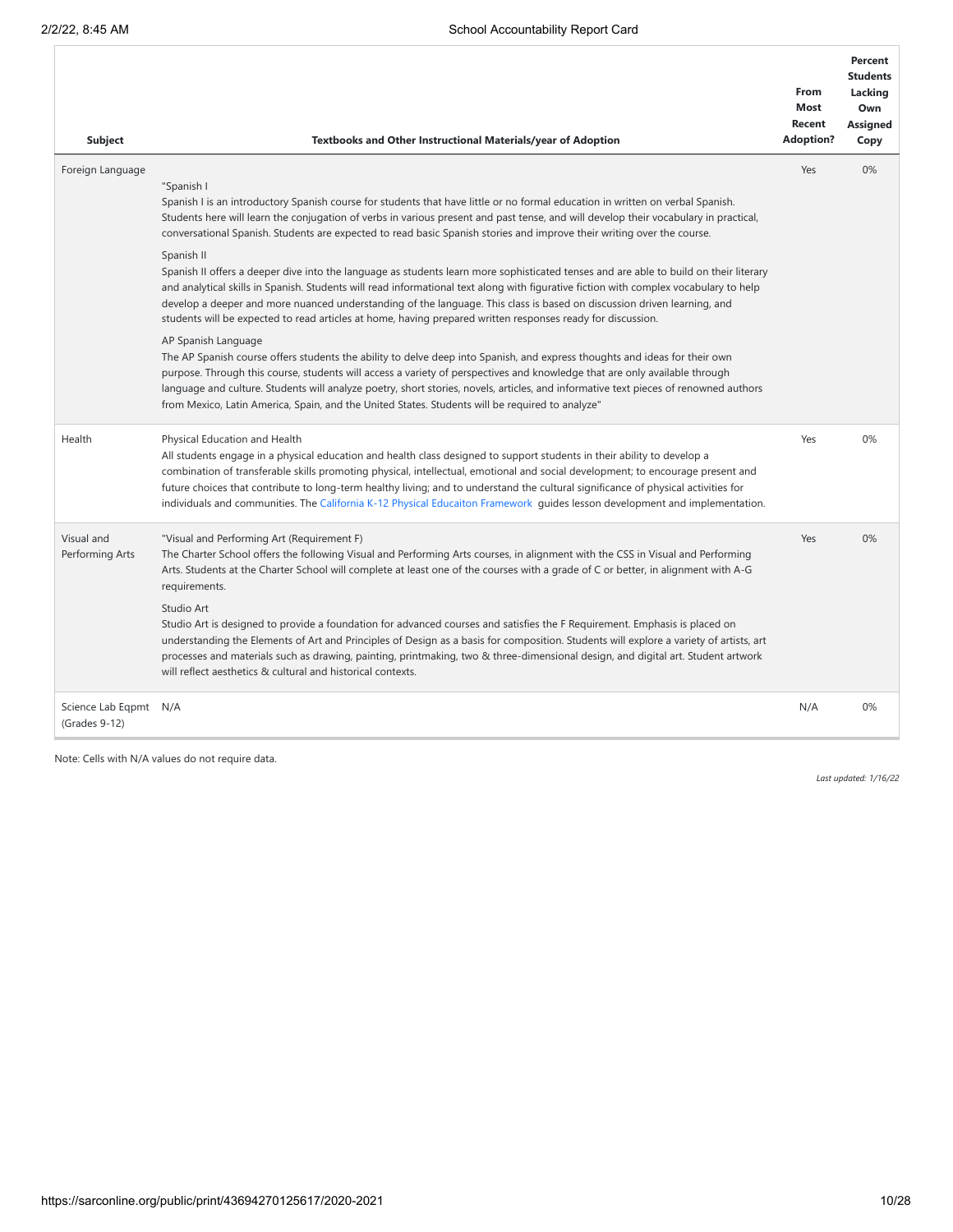## **School Facility Conditions and Planned Improvements**

ACE High School is committed to the safety and security of students, faculty, staff, and visitors on its campus. In order to support that commitment, ACE has thoroughly reviewed and updated the school's emergency mitigation/prevention, preparedness, response, and recovery procedures relevant to natural and human caused disasters.

This emergency preparedness plan for ACE has been written in compliance with California Education Code, Title V Education, and Section 560, which requires all public schools to have a written disaster preparedness plan. This plan is to be reviewed annually. This plan was developed in cooperation with Federal and State guidelines and with teacher assistance.

This plan includes specific courses of action to be taken in case an emergency situation develops. Every employee of ACE is expected to be familiar with this plan in order to carry out his/her responsibilities in an emergency. California law declares that all public employees are "civil defense workers subject to such civilian defense activities as may be assigned to them by their supervisors or by law."

The major objective of emergency preparedness is to save lives and protect property in the event of a disaster. This plan was developed with this in mind. The ACE High School Safety plan is included for public reference. ACE Empower invites the public to view our website to read the [Inspire](https://docs.google.com/document/d/1JmNgod-j4fyiSRg9SWmKvpmw3R1HXJ0D/edit?usp=sharing&ouid=109644233424772644339&rtpof=true&sd=true) Safety Plan.

*Last updated: 1/16/22*

## **School Facility Good Repair Status**

Using the most recently collected Facility Inspection Tool (FIT) data (or equivalent), provide the following:

- Determination of repair status for systems listed
- Description of any needed maintenance to ensure good repair
- The year and month in which the data were collected
- The rate for each system inspected
- The overall rating

Year and month of the most recent FIT report: July 2021

| <b>System Inspected</b>                                          | <b>Repair Needed and Action Taken or Planned</b><br>Rating |
|------------------------------------------------------------------|------------------------------------------------------------|
| Systems: Gas Leaks, Mechanical/HVAC, Sewer                       | Good                                                       |
| <b>Interior: Interior Surfaces</b>                               | Good                                                       |
| <b>Cleanliness:</b> Overall Cleanliness, Pest/Vermin Infestation | Good                                                       |
| <b>Electrical: Electrical</b>                                    | Good                                                       |
| Restrooms/Fountains: Restrooms, Sinks/Fountains                  | Good                                                       |
| <b>Safety:</b> Fire Safety, Hazardous Materials                  | Good                                                       |
| <b>Structural:</b> Structural Damage, Roofs                      | Good                                                       |
| External: Playground/School Grounds, Windows/Doors/Gates/Fences  | Good                                                       |

### **Overall Facility Rate**

Year and month of the most recent FIT report: July 2021

Overall Rating Good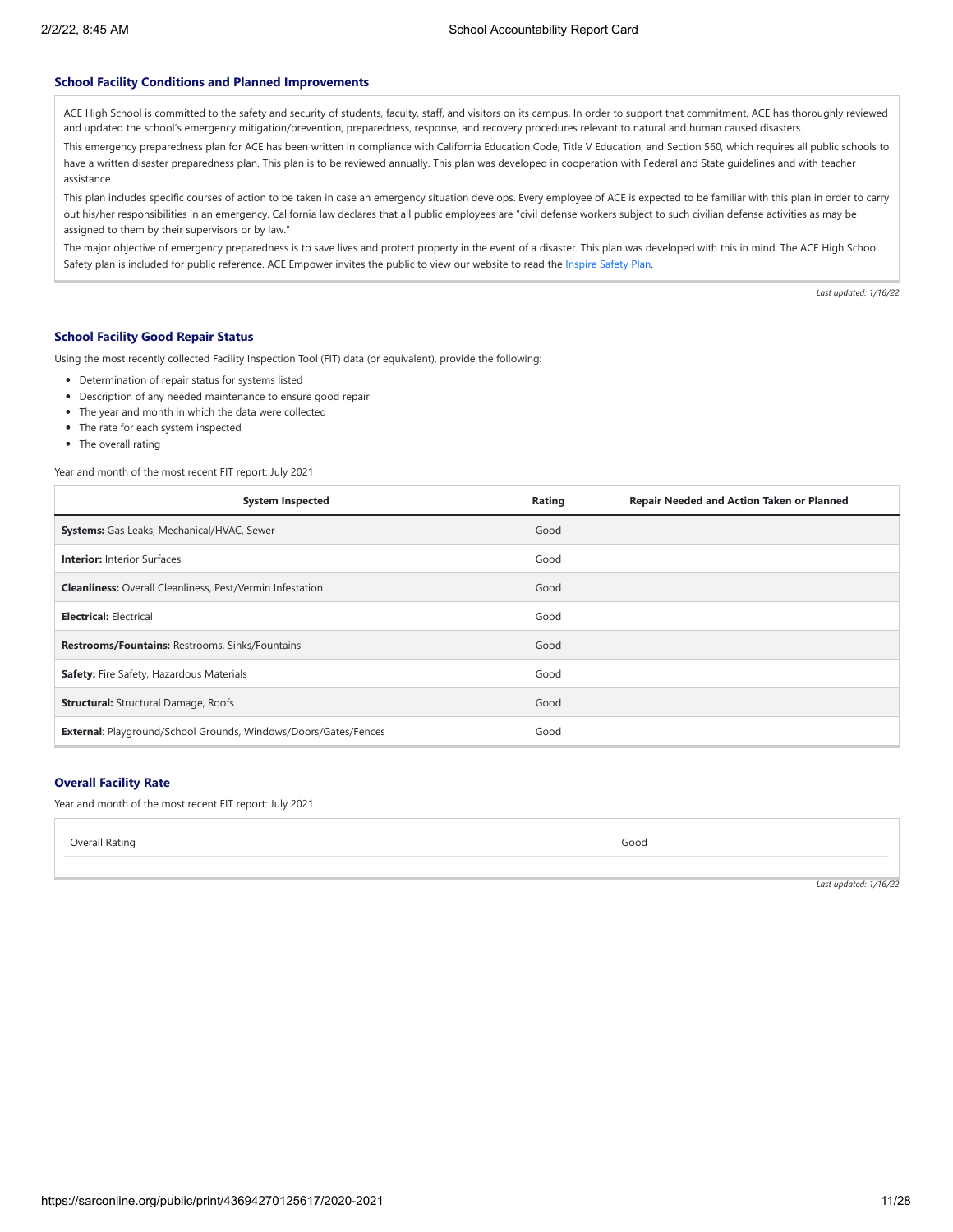# **B. Pupil Outcomes**

## **State Priority: Pupil Achievement**

The SARC provides the following information relevant to the State priority: Pupil Achievement (Priority 4):

**Statewide assessments** (i.e., California Assessment of Student Performance and Progress [CAASPP] System includes the Smarter Balanced Summative Assessments for students in the general education population and the California Alternate Assessments [CAAs] for English language arts/literacy [ELA] and mathematics given in grades three through eight and grade eleven. Only eligible students may participate in the administration of the CAAs. CAAs items are aligned with alternate achievement standards, which are linked with the Common Core State Standards [CCSS] for students with the most significant cognitive disabilities).

The CAASPP System encompasses the following assessments and student participation requirements:

- 1. **Smarter Balanced Summative Assessments and CAAs for ELA** in grades three through eight and grade eleven.
- 2. **Smarter Balanced Summative Assessments and CAAs for mathematics** in grades three through eight and grade eleven.
- 3. **California Science Test (CAST) and CAAs for Science** in grades five, eight, and once in high school (i.e., grade ten, eleven, or twelve).

#### **SARC Reporting in the 2020–2021 School Year Only**

Where the most viable option, LEAs were required to administer the statewide summative assessments for ELA and mathematics. Where a statewide summative assessment was not the most viable option for the LEA (or for one or more grade-level[s] within the LEA) due to the pandemic, LEAs were allowed to report results from a different assessment that met the criteria established by the State Board of Education (SBE) on March 16, 2021. The assessments were required to be:

- Aligned with CA CCSS for ELA and mathematics;
- Available to students in grades 3 through 8, and grade 11; and
- Uniformly administered across a grade, grade span, school, or district to all eligible students.
- **Options:** Note that the CAAs could only be administered in-person following health and safety requirements. If it was not viable for the LEA to administer the CAAs in person with health and safety guidelines in place, the LEA was directed to not administer the tests. There were no other assessment options available for the CAAs. Schools administered the Smarter Balanced Summative Assessments for ELA and mathematics, other assessments that meet the SBE criteria, or a combination of both, and they could only choose one of the following:
	- o Smarter Balanced ELA and mathematics summative assessments;
	- Other assessments meeting the SBE criteria; or
	- Combination of Smarter Balanced ELA and mathematics summative assessments and other assessments.
- **College and Career Ready:** The percentage of students who have successfully completed courses that satisfy the requirements for entrance to the University of California and the California State University, or career technical education sequences or programs of study.

## **CAASPP Test Results in ELA and Mathematics for All Students**

#### **Grades Three through Eight and Grade Eleven taking and completing a state-administered assessment Percentage of Students Meeting or Exceeding the State Standard**

| Subject                                              | School<br>2019-2020 | School<br>2020-2021 | <b>District</b><br>2019-2020 | <b>District</b><br>2020-2021 | <b>State</b><br>2019-2020 | <b>State</b><br>2020-2021 |
|------------------------------------------------------|---------------------|---------------------|------------------------------|------------------------------|---------------------------|---------------------------|
| English Language Arts / Literacy (grades 3-8 and 11) | N/A                 | N/A                 | N/A                          | N/A                          | N/A                       | N/A                       |
| Mathematics (grades 3-8 and 11)                      | N/A                 | N/A                 | N/A                          | N/A                          | N/A                       | N/A                       |

Note: The 2019–2020 data cells with N/A values indicate that the 2019–2020 data are not available due to the COVID-19 pandemic and resulting summative test suspension. The Executive Order N-30-20 was issued which waived the assessment, accountability, and reporting requirements for the 2019–2020 school year.

Note: The 2020–2021 data cells have N/A values because these data are not comparable to other year data due to the COVID-19 pandemic during the 2020–2021 school year. Where the CAASPP assessments in ELA and/or mathematics is not the most viable option, the LEAs were allowed to administer local assessments. Therefore, the 2020–2021 data between school years for the school, district, state are not an accurate comparison. As such, it is inappropriate to compare results of the 2020–2021 school year to other school years.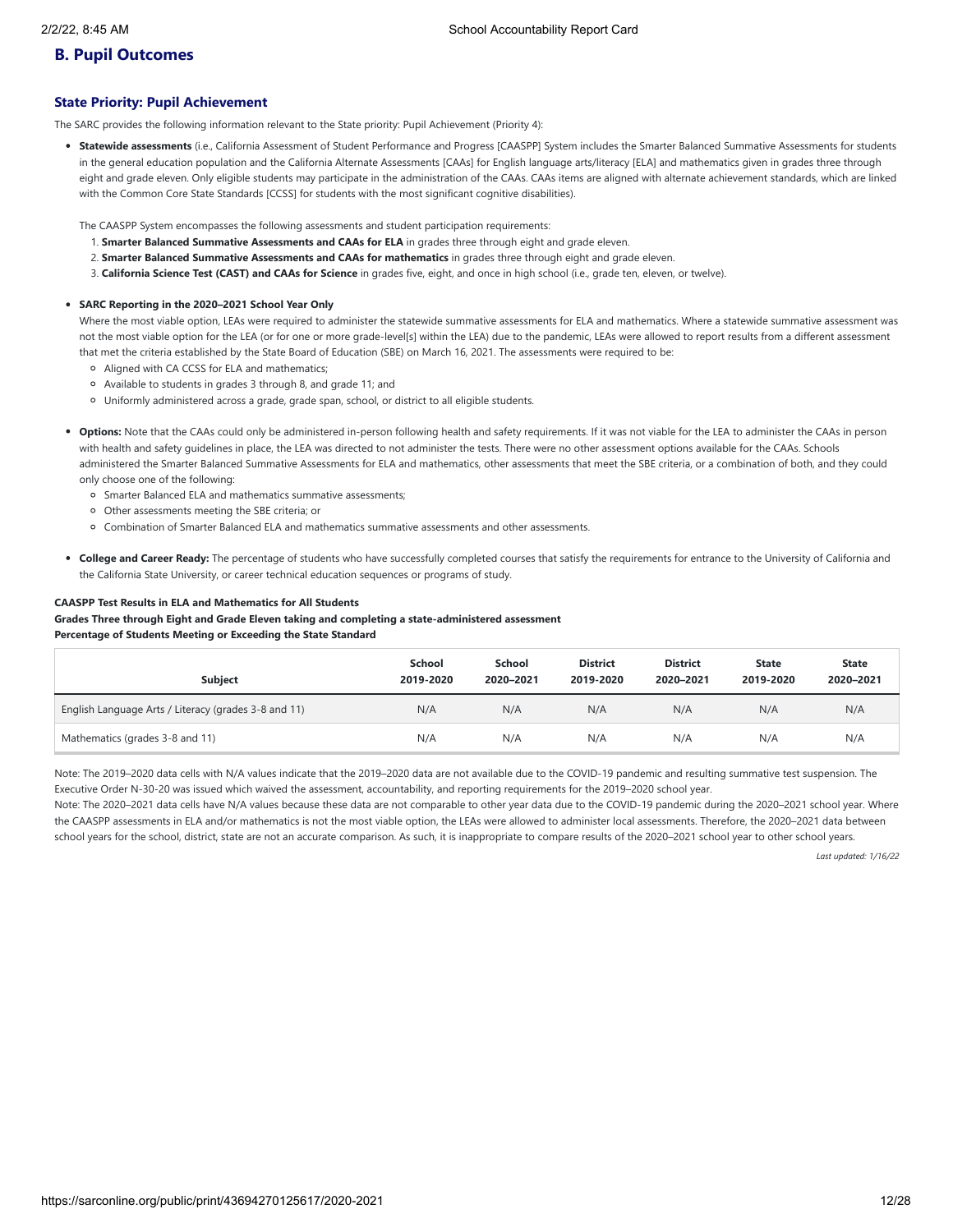**CAASPP Test Results in ELA by Student Group for students taking and completing a state-administered assessment Grades Three through Eight and Grade Eleven**

**(School Year 2020—2021)**

| <b>Student Group</b>                                 | <b>Total</b><br><b>Enrollment</b> | <b>Number</b><br><b>Tested</b> | Percent<br><b>Tested</b> | Percent<br><b>Not</b><br><b>Tested</b> | Percent<br>Met or<br><b>Exceeded</b> |
|------------------------------------------------------|-----------------------------------|--------------------------------|--------------------------|----------------------------------------|--------------------------------------|
| All Students                                         | 104                               | <b>NT</b>                      | <b>NT</b>                | <b>NT</b>                              | <b>NT</b>                            |
| Female                                               | 43                                | <b>NT</b>                      | <b>NT</b>                | <b>NT</b>                              | <b>NT</b>                            |
| Male                                                 | 61                                | <b>NT</b>                      | <b>NT</b>                | <b>NT</b>                              | <b>NT</b>                            |
| American Indian or Alaska Native                     | $\mathbf 0$                       | $\mathbf{0}$                   | $\mathbf 0$              | $\mathbf 0$                            | $\mathbf 0$                          |
| Asian                                                | $-\,-$                            | <b>NT</b>                      | <b>NT</b>                | <b>NT</b>                              | <b>NT</b>                            |
| <b>Black or African American</b>                     | $\sim$ $\sim$                     | <b>NT</b>                      | <b>NT</b>                | <b>NT</b>                              | <b>NT</b>                            |
| Filipino                                             | $\bf 0$                           | $\mathbf 0$                    | $\mathbf 0$              | $\mathbf 0$                            | $\mathbf 0$                          |
| Hispanic or Latino                                   | 101                               | <b>NT</b>                      | <b>NT</b>                | <b>NT</b>                              | <b>NT</b>                            |
| Native Hawaiian or Pacific Islander                  | $\mathbf 0$                       | $\mathbf 0$                    | $\mathbf 0$              | $\boldsymbol{0}$                       | $\mathbf 0$                          |
| Two or More Races                                    | $\sim$ $-$                        | <b>NT</b>                      | <b>NT</b>                | <b>NT</b>                              | <b>NT</b>                            |
| White                                                | $\mathbf 0$                       | $\mathbf 0$                    | $\mathsf 0$              | $\mathbb O$                            | $\mathbb O$                          |
| English Learners                                     | 54                                | <b>NT</b>                      | <b>NT</b>                | <b>NT</b>                              | <b>NT</b>                            |
| Foster Youth                                         | $\mathbf 0$                       | $\mathbf 0$                    | $\mathsf{O}\xspace$      | $\boldsymbol{0}$                       | $\boldsymbol{0}$                     |
| Homeless                                             |                                   |                                |                          |                                        |                                      |
| Military                                             | $\mathbf 0$                       | $\boldsymbol{0}$               | $\mathsf{O}\xspace$      | $\boldsymbol{0}$                       | $\boldsymbol{0}$                     |
| Socioeconomically Disadvantaged                      | 83                                | <b>NT</b>                      | <b>NT</b>                | NT                                     | NT                                   |
| <b>Students Receiving Migrant Education Services</b> | $\mathbf 0$                       | $\mathbb O$                    | $\mathsf{O}\xspace$      | $\mathbb O$                            | $\mathbb O$                          |
| <b>Students with Disabilities</b>                    | 16                                | <b>NT</b>                      | <b>NT</b>                | NT                                     | NT                                   |

Note: N/T values indicate that this school did not test students using the CAASPP for ELA.

Note: Double dashes (--) appear in the table when the number of students is ten or less, either because the number of students in this category is too small for statistical accuracy or to protect student privacy.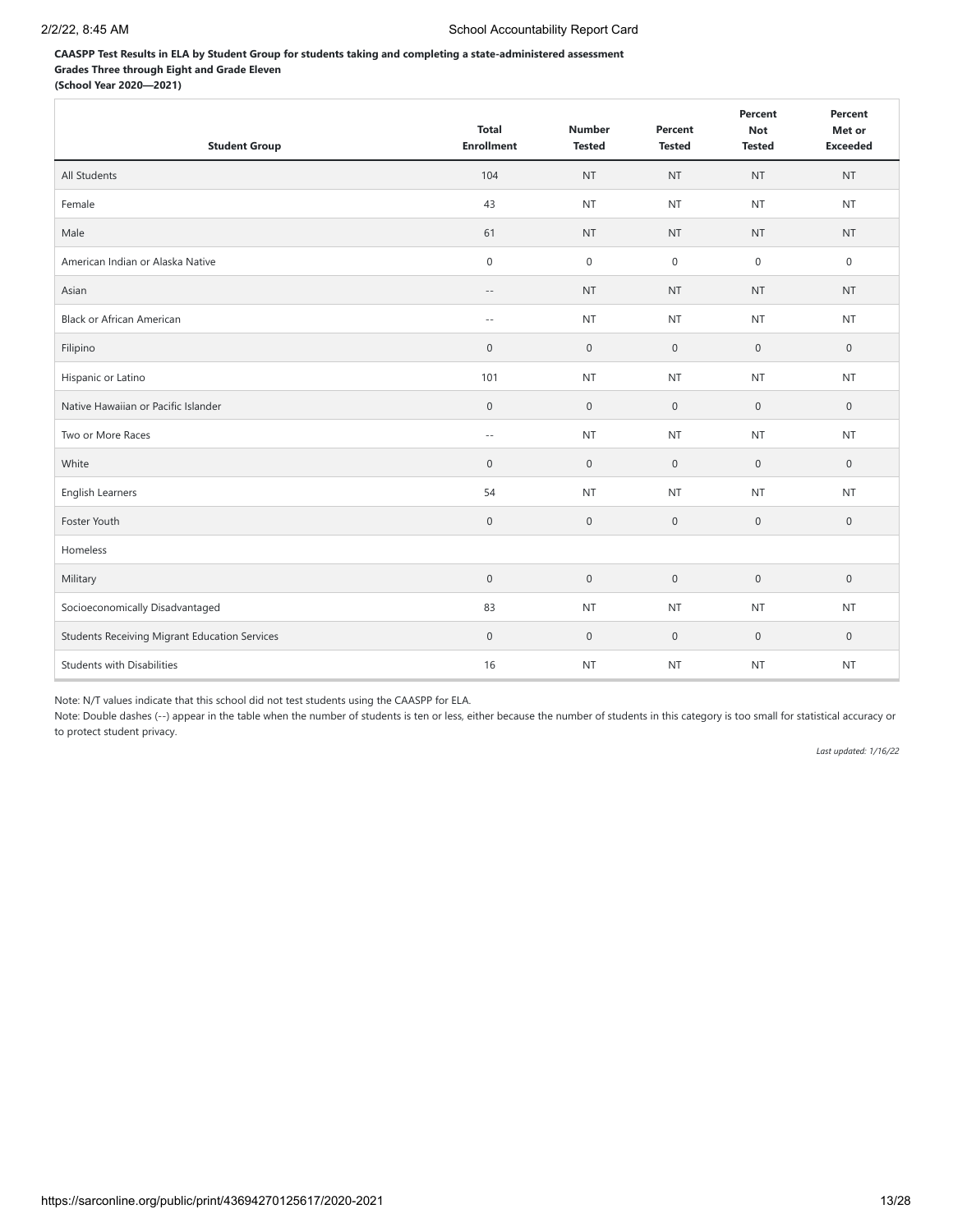**CAASPP Test Results in Mathematics by Student Group for students taking and completing a state-administered assessment Grades Three through Eight and Grade Eleven**

**(School Year 2020—2021)**

| <b>Student Group</b>                          | <b>Total</b><br><b>Enrollment</b> | <b>Number</b><br><b>Tested</b> | Percent<br><b>Tested</b> | Percent<br><b>Not</b><br><b>Tested</b> | Percent<br>Met or<br><b>Exceeded</b> |
|-----------------------------------------------|-----------------------------------|--------------------------------|--------------------------|----------------------------------------|--------------------------------------|
| All Students                                  | 104                               | <b>NT</b>                      | <b>NT</b>                | $\sf{NT}$                              | <b>NT</b>                            |
| Female                                        | 43                                | <b>NT</b>                      | <b>NT</b>                | NT                                     | NT                                   |
| Male                                          | 61                                | <b>NT</b>                      | <b>NT</b>                | <b>NT</b>                              | <b>NT</b>                            |
| American Indian or Alaska Native              | $\mathbf 0$                       | $\mathbf 0$                    | $\mathbf 0$              | $\mathbf 0$                            | $\mathbf 0$                          |
| Asian                                         | $-\,-$                            | <b>NT</b>                      | <b>NT</b>                | <b>NT</b>                              | <b>NT</b>                            |
| <b>Black or African American</b>              | $\sim$ $\sim$                     | <b>NT</b>                      | <b>NT</b>                | <b>NT</b>                              | <b>NT</b>                            |
| Filipino                                      | $\boldsymbol{0}$                  | $\mathbf 0$                    | $\mathbf 0$              | $\mathbf 0$                            | $\boldsymbol{0}$                     |
| Hispanic or Latino                            | 101                               | <b>NT</b>                      | <b>NT</b>                | <b>NT</b>                              | <b>NT</b>                            |
| Native Hawaiian or Pacific Islander           | $\bf 0$                           | $\mathbf 0$                    | $\mathbf 0$              | $\boldsymbol{0}$                       | $\mathbf 0$                          |
| Two or More Races                             | $\sim$ $\sim$                     | <b>NT</b>                      | <b>NT</b>                | <b>NT</b>                              | <b>NT</b>                            |
| White                                         | $\mathbf 0$                       | $\mathbf 0$                    | $\mathbf{0}$             | $\mathbf 0$                            | $\boldsymbol{0}$                     |
| English Learners                              | 54                                | <b>NT</b>                      | <b>NT</b>                | <b>NT</b>                              | <b>NT</b>                            |
| Foster Youth                                  | $\mathbf 0$                       | $\mathbf 0$                    | $\mathbf 0$              | $\boldsymbol{0}$                       | $\boldsymbol{0}$                     |
| Homeless                                      |                                   |                                |                          |                                        |                                      |
| Military                                      | $\mathbf 0$                       | $\mathbf 0$                    | $\mathsf{O}\xspace$      | $\mathbf 0$                            | $\mathbb O$                          |
| Socioeconomically Disadvantaged               | 83                                | <b>NT</b>                      | <b>NT</b>                | <b>NT</b>                              | <b>NT</b>                            |
| Students Receiving Migrant Education Services | $\mathbf 0$                       | $\mathbb O$                    | $\mathsf{O}\xspace$      | $\mathbf 0$                            | $\mathbb O$                          |
| <b>Students with Disabilities</b>             | 16                                | <b>NT</b>                      | <b>NT</b>                | NT                                     | NT                                   |

Note: N/T values indicate that this school did not test students using the CAASPP for Mathematics.

Note: Double dashes (--) appear in the table when the number of students is ten or less, either because the number of students in this category is too small for statistical accuracy or to protect student privacy.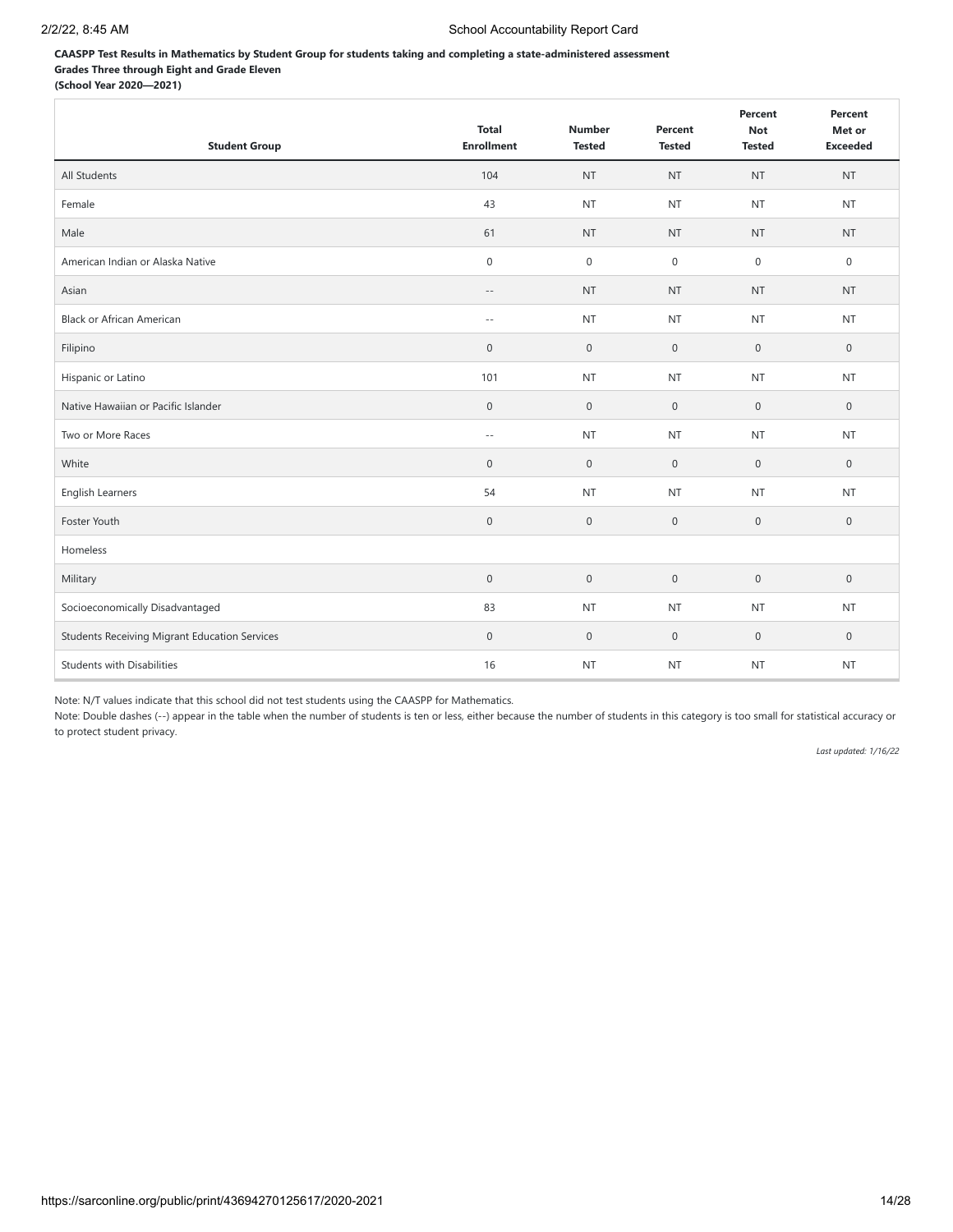## **Local Assessment Test Results in ELA by Student Group Assessment Name(s): Renaissance Summative Diagnostic Grades Three through Eight and Grade Eleven (School Year 2020—2021)**

| <b>Student Group</b>                          | <b>Total</b><br><b>Enrollment</b> | <b>Number</b><br><b>Tested</b> | Percent<br><b>Tested</b> | Percent<br><b>Not</b><br><b>Tested</b> | Percent<br>At or<br><b>Above Grade Level</b> |
|-----------------------------------------------|-----------------------------------|--------------------------------|--------------------------|----------------------------------------|----------------------------------------------|
| All Students                                  | 105                               | 65                             | 62                       | 38                                     | 60                                           |
| Female                                        | 42                                | 31                             | 73                       | 27                                     | 32                                           |
| Male                                          | 63                                | 34                             | 54                       | 46                                     | 41                                           |
| American Indian or Alaska Native              | $\mathbf 0$                       | $\mathsf{O}\xspace$            | $\mathbf 0$              | 0                                      | $\mathbf 0$                                  |
| Asian                                         | $\overline{2}$                    | $\mathbf 0$                    | $\mathbf 0$              | $\mathbf 0$                            | $\mathbf 0$                                  |
| <b>Black or African American</b>              | $\mathbf{1}$                      | $\mathsf{O}\xspace$            | $\mathsf{O}\xspace$      | 0                                      | $\mathbf 0$                                  |
| Filipino                                      | $\mathbf{0}$                      | $\mathbf{0}$                   | $\mathbf 0$              | $\mathbf 0$                            | $\mathbf{0}$                                 |
| Hispanic or Latino                            | 102                               | 62                             | 61                       | 39                                     | 35                                           |
| Native Hawaiian or Pacific Islander           | $\mathbf 0$                       | $\mathsf{O}\xspace$            | $\mathbf 0$              | $\mathbf 0$                            | $\mathbf 0$                                  |
| Two or More Races                             | $\mathbf 0$                       | $\mathsf{O}\xspace$            | $\mathbf 0$              | $\mathbf 0$                            | $\mathbf 0$                                  |
| White                                         | $\mathbf 0$                       | $\mathbf{0}$                   | $\mathbf 0$              | $\mathbf 0$                            | $\mathbf{0}$                                 |
| English Learners                              | 55                                | 30                             | 55                       | 45                                     | 20                                           |
| Foster Youth                                  | $\mathbf 0$                       | $\mathbf 0$                    | $\mathbf 0$              | $\mathbf 0$                            | $\mathbf 0$                                  |
| Homeless                                      | $\mathbf 0$                       | $\mathbf 0$                    | $\mathbf 0$              | $\mathbf 0$                            | $\mathbf 0$                                  |
| Military                                      | $\mathbf{0}$                      | $\mathbf 0$                    | $\mathbf 0$              | $\mathbf 0$                            | $\mathbf{0}$                                 |
| Socioeconomically Disadvantaged               | 87                                | 53                             | 61                       | 39                                     | 40                                           |
| Students Receiving Migrant Education Services | $\mathbf{0}$                      | $\mathsf{O}\xspace$            | $\mathbf 0$              | $\mathbf 0$                            | $\mathbf{0}$                                 |
| <b>Students with Disabilities</b>             | 16                                | 8                              | 50                       | 50                                     | $\mathbf 0$                                  |

\*At or above the grade-level standard in the context of the local assessment administered.

Note: LEAs/schools will populate this table for schools in cases where the school administered a local assessment.

Note: LEAs/schools will populate double dashes (--) in this table when the number of students is ten or less, either because the number of students in this category is too small for statistical accuracy or to protect student privacy.

Note: In cases where the school administered only the CAASPP assessment, LEAs/schools will populate this table with "N/A" values in all cells, meaning this table is Not Applicable for this school.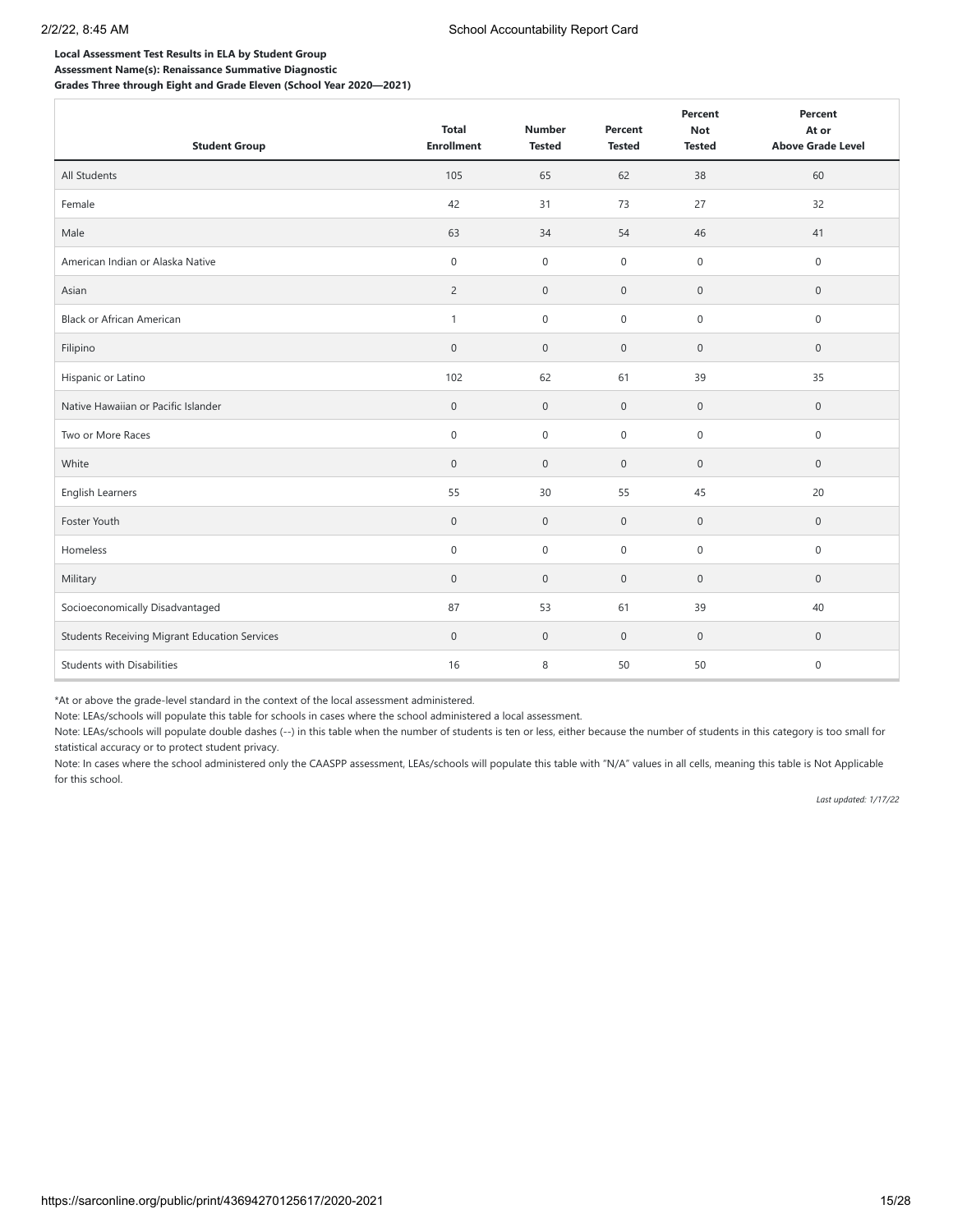**Local Assessment Test Results in ELA by Student Group**

## **Assessment Name(s):**

**Grades Three through Eight and Grade Eleven (School Year 2020—2021)**

| <b>Student Group</b>                          | <b>Total</b><br><b>Enrollment</b> | <b>Number</b><br><b>Tested</b> | Percent<br><b>Tested</b> | Percent<br><b>Not</b><br><b>Tested</b> | Percent<br>At or<br><b>Above Grade Level</b> |
|-----------------------------------------------|-----------------------------------|--------------------------------|--------------------------|----------------------------------------|----------------------------------------------|
| All Students                                  |                                   |                                |                          |                                        |                                              |
| Female                                        |                                   |                                |                          |                                        |                                              |
| Male                                          |                                   |                                |                          |                                        |                                              |
| American Indian or Alaska Native              |                                   |                                |                          |                                        |                                              |
| Asian                                         |                                   |                                |                          |                                        |                                              |
| <b>Black or African American</b>              |                                   |                                |                          |                                        |                                              |
| Filipino                                      |                                   |                                |                          |                                        |                                              |
| Hispanic or Latino                            |                                   |                                |                          |                                        |                                              |
| Native Hawaiian or Pacific Islander           |                                   |                                |                          |                                        |                                              |
| Two or More Races                             |                                   |                                |                          |                                        |                                              |
| White                                         |                                   |                                |                          |                                        |                                              |
| English Learners                              |                                   |                                |                          |                                        |                                              |
| Foster Youth                                  |                                   |                                |                          |                                        |                                              |
| Homeless                                      |                                   |                                |                          |                                        |                                              |
| Military                                      |                                   |                                |                          |                                        |                                              |
| Socioeconomically Disadvantaged               |                                   |                                |                          |                                        |                                              |
| Students Receiving Migrant Education Services |                                   |                                |                          |                                        |                                              |
| <b>Students with Disabilities</b>             |                                   |                                |                          |                                        |                                              |

\*At or above the grade-level standard in the context of the local assessment administered.

Note: LEAs/schools will populate this table for schools in cases where the school administered a local assessment.

Note: LEAs/schools will populate double dashes (--) in this table when the number of students is ten or less, either because the number of students in this category is too small for statistical accuracy or to protect student privacy.

Note: In cases where the school administered only the CAASPP assessment, LEAs/schools will populate this table with "N/A" values in all cells, meaning this table is Not Applicable for this school.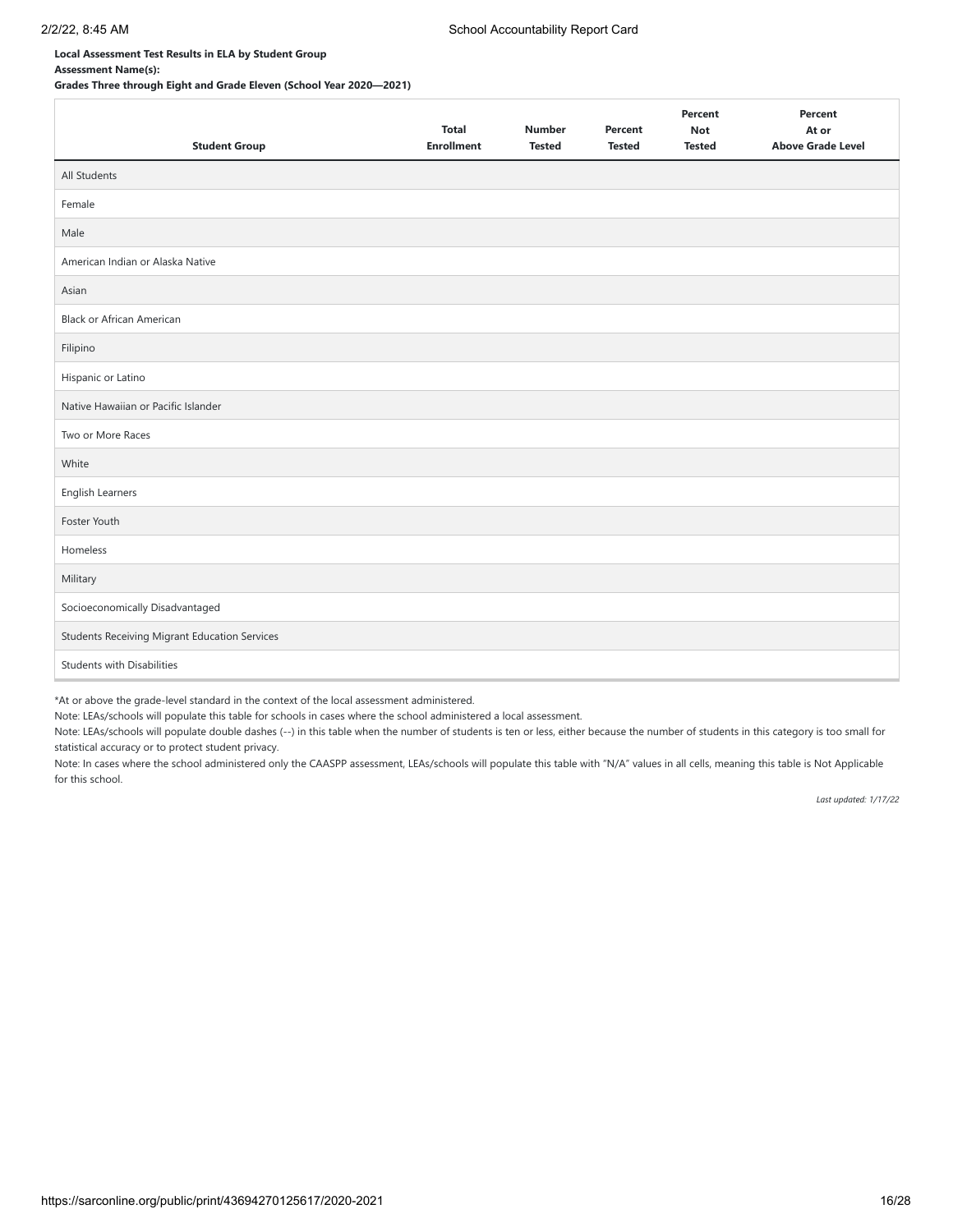## **Local AssessmentTest Results in Mathematics by Student Group Assessment Name(s): Renaissance Summative Math Assessment Grades Three through Eight and Grade Eleven (School Year 2020—2021)**

| <b>Student Group</b>                          | <b>Total</b><br><b>Enrollment</b> | <b>Number</b><br><b>Tested</b> | Percent<br><b>Tested</b> | Percent<br><b>Not</b><br><b>Tested</b> | Percent<br>At or<br><b>Above Grade Level</b> |
|-----------------------------------------------|-----------------------------------|--------------------------------|--------------------------|----------------------------------------|----------------------------------------------|
| All Students                                  | 105                               | 61                             | 58                       | 42                                     | 43                                           |
| Female                                        | 42                                | 29                             | 69                       | 31                                     | 40                                           |
| Male                                          | 63                                | 51                             | 32                       | 49                                     | 43                                           |
| American Indian or Alaska Native              | $\mathbf 0$                       | $\mathsf{O}$                   | $\mathsf 0$              | $\mathbf 0$                            | $\mathbf 0$                                  |
| Asian                                         | $\mathbf{1}$                      | $\mathbf 0$                    | $\mathsf{O}\xspace$      | $\mathbf 0$                            | $\mathbf 0$                                  |
| <b>Black or African American</b>              | $\mathbf 0$                       | $\mathsf{O}\xspace$            | $\mathsf 0$              | $\mathsf{O}\xspace$                    | $\mathsf{O}\xspace$                          |
| Filipino                                      | $\mathbf 0$                       | $\mathbf 0$                    | $\mathbf 0$              | $\mathbf 0$                            | $\mathbf 0$                                  |
| Hispanic or Latino                            | 102                               | 58                             | 57                       | 43                                     | 38                                           |
| Native Hawaiian or Pacific Islander           | $\mathsf{O}\xspace$               | $\mathbf 0$                    | $\mathbb O$              | $\mathsf{O}\xspace$                    | $\mathbf 0$                                  |
| Two or More Races                             | $\mathbf 0$                       | $\mathsf{O}\xspace$            | $\mathsf 0$              | $\mathsf{O}\xspace$                    | $\mathsf{O}\xspace$                          |
| White                                         | $\mathbf 0$                       | $\mathbf 0$                    | $\mathsf{O}\xspace$      | $\mathsf{O}\xspace$                    | $\mathbf 0$                                  |
| English Learners                              | 55                                | 29                             | 53                       | 47                                     | 20                                           |
| Foster Youth                                  | $\mathbb O$                       | $\mathbf 0$                    | $\mathbb O$              | $\mathbf 0$                            | $\mathsf{O}\xspace$                          |
| Homeless                                      | $\mathbf 0$                       | $\mathsf{O}$                   | $\mathsf 0$              | $\mathsf{O}\xspace$                    | $\mathbf 0$                                  |
| Military                                      | $\mathbf 0$                       | $\mathbf 0$                    | $\mathbf 0$              | $\mathbf 0$                            | $\mathbf 0$                                  |
| Socioeconomically Disadvantaged               | 87                                | 51                             | 59                       | 41                                     | 43                                           |
| Students Receiving Migrant Education Services | $\mathbf{0}$                      | $\mathbf 0$                    | $\mathbb O$              | $\mathbf{0}$                           | $\mathbf 0$                                  |
| <b>Students with Disabilities</b>             | 16                                | 8                              | 50                       | 50                                     | $\mathbf 0$                                  |

\*At or above the grade-level standard in the context of the local assessment administered.

Note: LEAs/schools will populate this table for schools in cases where the school administered a local assessment.

Note: LEAs/schools will populate double dashes (--) in this table when the number of students is ten or less, either because the number of students in this category is too small for statistical accuracy or to protect student privacy.

Note: In cases where the school administered only the CAASPP assessment, LEAs/schools will populate this table with "N/A" values in all cells, meaning this table is Not Applicable for this school.

## **Course Enrollment/Completion of University of California (UC) and/or California State University (CSU) Admission Requirements**

| <b>UC/CSU Course Measure</b>                                                | Percent |
|-----------------------------------------------------------------------------|---------|
| 2020-2021 Pupils Enrolled in Courses Required for UC/CSU Admission          | 100.00% |
| 2019-2020 Graduates Who Completed All Courses Required for UC/CSU Admission | 84.52%  |

*Last updated: 1/17/22*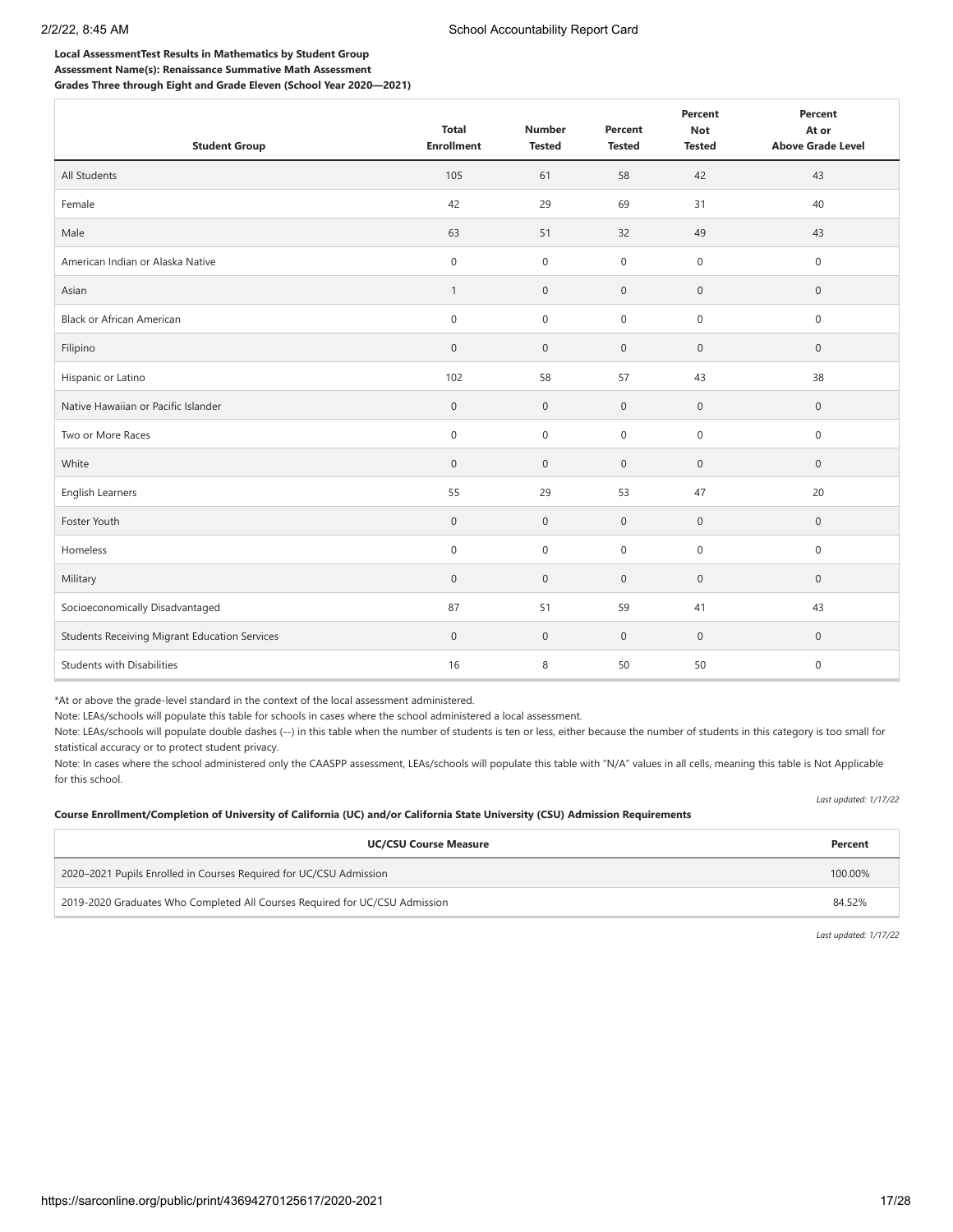# **State Priority: Other Pupil Outcomes**

The SARC provides the following information relevant to the State priority: Other Pupil Outcomes (Priority 8):

Pupil outcomes in the subject area of physical education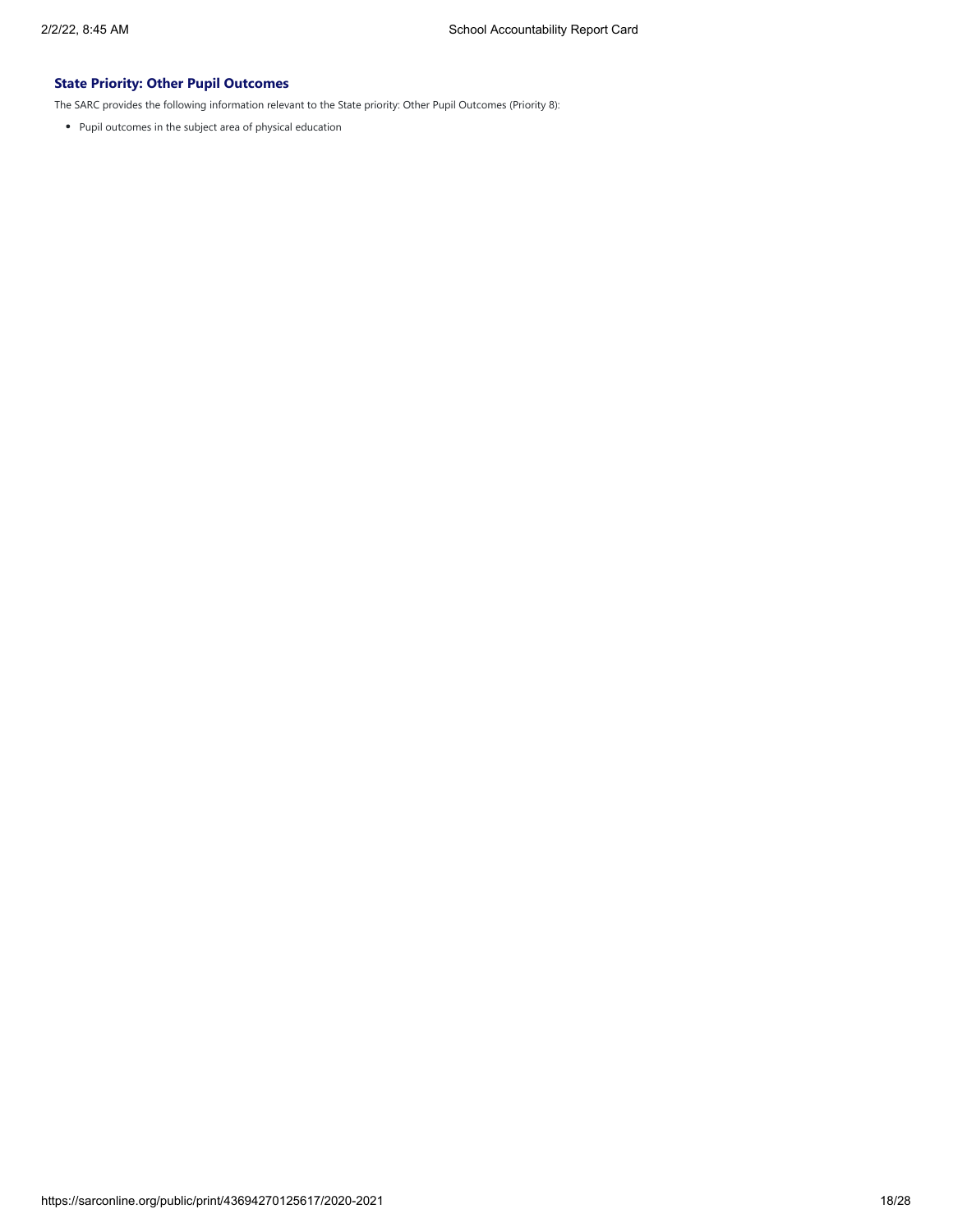# **C. Engagement**

## **State Priority: Parental Involvement**

The SARC provides the following information relevant to the State priority: Parental Involvement (Priority 3):

Efforts the school district makes to seek parent input in making decisions for the school district and each school site

#### **Opportunities for Parental Involvement (School Year 2021-2022)**

According to the ACE School academic philosophy, learning best occurs when teachers, students and the community are equally invested in the school's goal of proficiency for all. This commitment is the necessary context for any academic program that succeeds in propelling at - risk students to success in school. A key aspect of this community collaboration is

the school's close and transparent relationship with families. While the Charter School has the parent participation structures typical at most schools (Student-Led Parent-Teacher conferences, Parent Committees, Open House, etc.), there are additional school-family joint efforts that are critical to the school's success, including:

A Parent Leadership program where parents collaborate with school leaders to help determine better ways to achieve goals that affect their children, including through the LCAP process and LEA plan development.

- The Parent Leadership Council, similar to other school's School Site Council, will be seen as an advisory group.
- A reserved seat on the ACE Board of Directors for a Parent Representative.
- Monthly Coffee with the Principal (Cafecito) where families and community members can talk to school leaders and ask questions or voice concerns.
- Regular evening Community Meetings and gatherings where teachers and school leaders develop closer connections with families of struggling students.
- Regular evening Workshops to encourage families and students to commit to the multi-step process of preparing for college success.
- Regular teacher communication to families (letters and phone calls) to keep families abreast of student successes and challenges.

In addition, for so long as there are more than 21 ELLs in attendance, as is current practice, the Charter School will have an English Learner Advisory Committee (ELAC). All families have the opportunity to participate on the school's ELAC, with parents of ELLs comprising at least the same percentage of the ELAC membership as ELLs constitute of the Charter

School's total student population. The ELAC will advise the Executive Director, Principal, and staff on programs and services for English learners, advise the School Leadership on the development of the LCAP, develop the school's needs assessment, implement the school's annual language census, and help make parents aware of the importance of regular school attendance.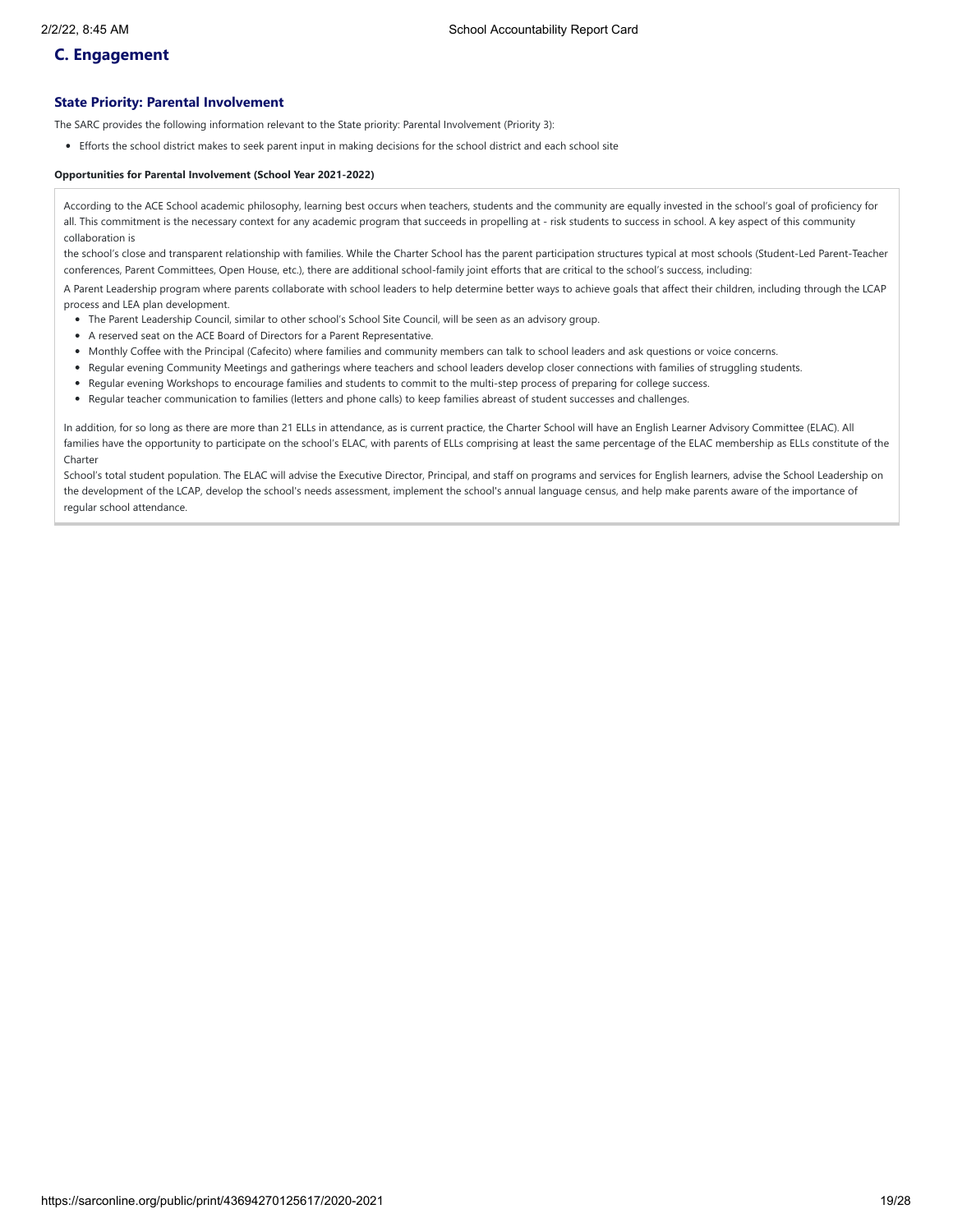# **State Priority: Pupil Engagement**

The SARC provides the following information relevant to the State priority: Pupil Engagement (Priority 5):

- High school dropout rates; and
- High school graduation rates
- Chronic Absenteeism

## **Dropout Rate and Graduation Rate (Four-Year Cohort Rate)**

| Indicator              | School<br>2018-2019 | School<br>2019-2020 | School<br>2020-2021 | <b>District</b><br>2018-2019 | <b>District</b><br>2019-2020 | <b>District</b><br>2020-2021 | <b>State</b><br>2018-2019 | <b>State</b><br>2019-2020 | <b>State</b><br>2020-2021 |
|------------------------|---------------------|---------------------|---------------------|------------------------------|------------------------------|------------------------------|---------------------------|---------------------------|---------------------------|
| Dropout Rate           | 25.60%              | 10.10%              | 3.70%               | 15.60%                       | 14.50%                       | 14.00%                       | 9.00%                     | 8.90%                     | 9.40%                     |
| <b>Graduation Rate</b> | 74.40%              | 88.80%              | 93.90%              | 77.50%                       | 78.40%                       | 77.20%                       | 84.50%                    | 84.20%                    | 83.60%                    |
| 100                    |                     |                     |                     |                              | Dropout Rate                 | Graduation Rate              |                           |                           |                           |
| 90                     |                     |                     |                     |                              |                              |                              |                           |                           |                           |
| 80                     |                     |                     |                     |                              |                              |                              |                           |                           |                           |
| 70                     |                     |                     |                     |                              |                              |                              |                           |                           |                           |
| 60                     |                     |                     |                     |                              |                              |                              |                           |                           |                           |
| 50                     |                     |                     |                     |                              |                              |                              |                           |                           |                           |
| $40\,$                 |                     |                     |                     |                              |                              |                              |                           |                           |                           |
| $30\,$                 |                     |                     |                     |                              |                              |                              |                           |                           |                           |
| 20                     |                     |                     |                     |                              |                              |                              |                           |                           |                           |
| $10$                   |                     |                     |                     |                              |                              |                              |                           |                           |                           |
| $0 -$                  |                     |                     |                     |                              |                              |                              |                           |                           |                           |
| 2018-2019              |                     |                     |                     |                              | 2019-2020                    |                              |                           |                           |                           |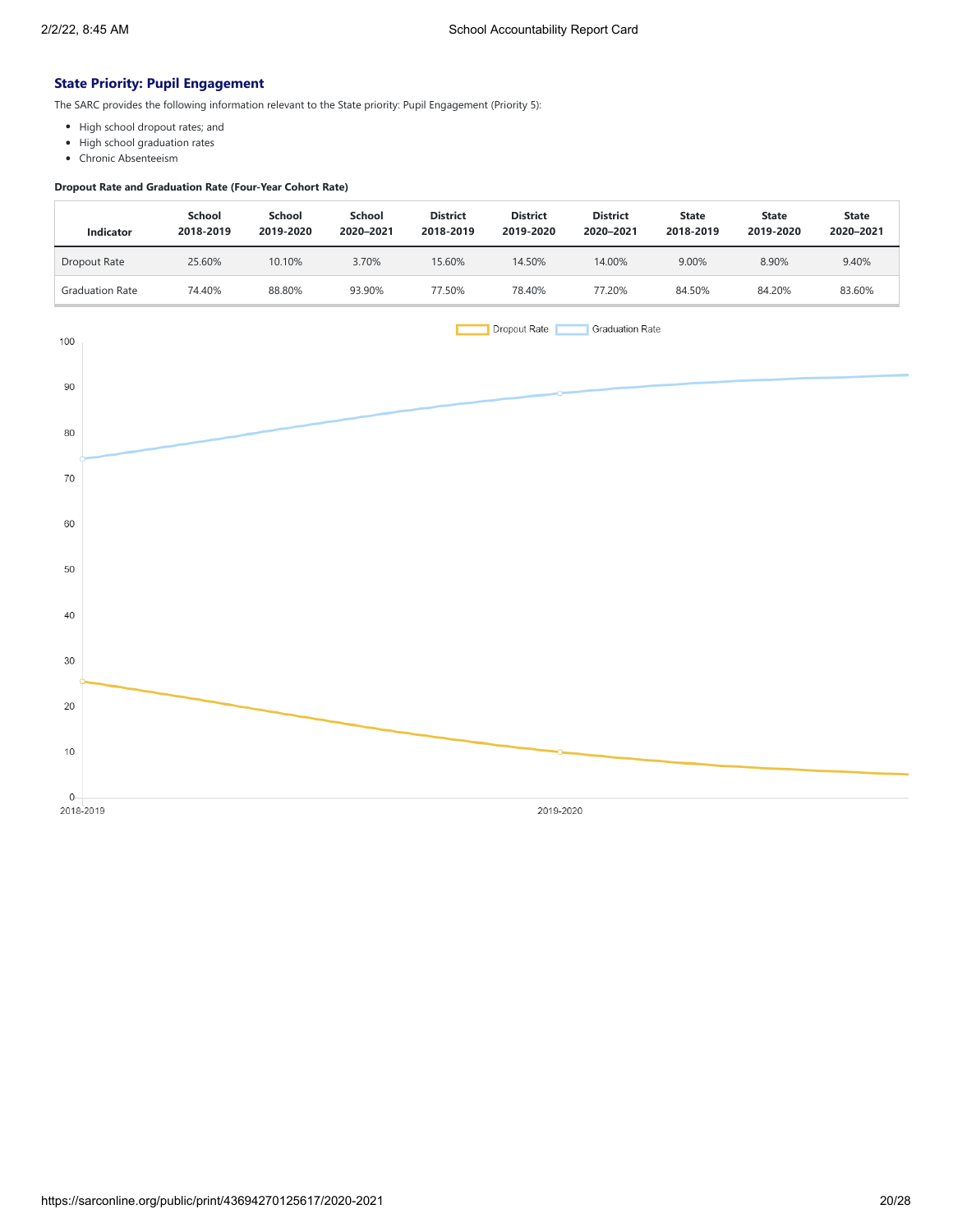# **Graduation Rate by Student Group (Four-Year Cohort Rate)**

**(School Year 2020—2021)**

|                                               | Number of<br><b>Students</b> | <b>Number of</b><br>Cohort | Cohort<br>Graduation |
|-----------------------------------------------|------------------------------|----------------------------|----------------------|
| <b>Student Group</b>                          | in Cohort                    | <b>Graduates</b>           | Rate                 |
| All Students                                  | 82                           | 77                         | 93.9                 |
| Female                                        | 38                           | 35                         | 92.1                 |
| Male                                          | 44                           | 42                         | 95.5                 |
| Non-Binary                                    | $\mathbf 0$                  | $\mathbf 0$                | 0.0                  |
| American Indian or Alaska Native              | $\mathbf 0$                  | $\mathbf 0$                | 95.5                 |
| Asian                                         | $\mathbf 0$                  | $\mathbf 0$                | 0.00                 |
| <b>Black or African American</b>              | $\mathbf 0$                  | $\mathbf 0$                | 0.00                 |
| Filipino                                      | $\mathbf 0$                  | $\mathbf 0$                | $\sim$ $-$           |
| Hispanic or Latino                            | 79                           | 74                         | 93.7                 |
| Native Hawaiian or Pacific Islander           | $\mathbf 0$                  | $\mathbf 0$                | 0.00                 |
| Two or More Races                             | $\mathbf 0$                  | $\mathbf 0$                | 0.00                 |
| White                                         | $\mathbf 0$                  | $\mathbf 0$                | 0.00                 |
| English Learners                              | 46                           | 44                         | 95.7                 |
| Foster Youth                                  | $\mathbf 0$                  | $\mathbf 0$                | 0.0                  |
| Homeless                                      | $\mathsf{O}\xspace$          | $\mathbf 0$                | $\sim$ $-$           |
| Socioeconomically Disadvantaged               | 82                           | 77                         | 93.9                 |
| Students Receiving Migrant Education Services | $\mathbf 0$                  | $\mathbf 0$                | 0.0                  |
| <b>Students with Disabilities</b>             | 17                           | 16                         | 94.1                 |

For information on the Four-Year Adjusted Cohort Graduation Rate (ACGR), visit the CDE Adjusted Cohort Graduation Rate web page at https://www.cde.ca.gov/ds/ad/acgrinfo.asp.

*Last updated:*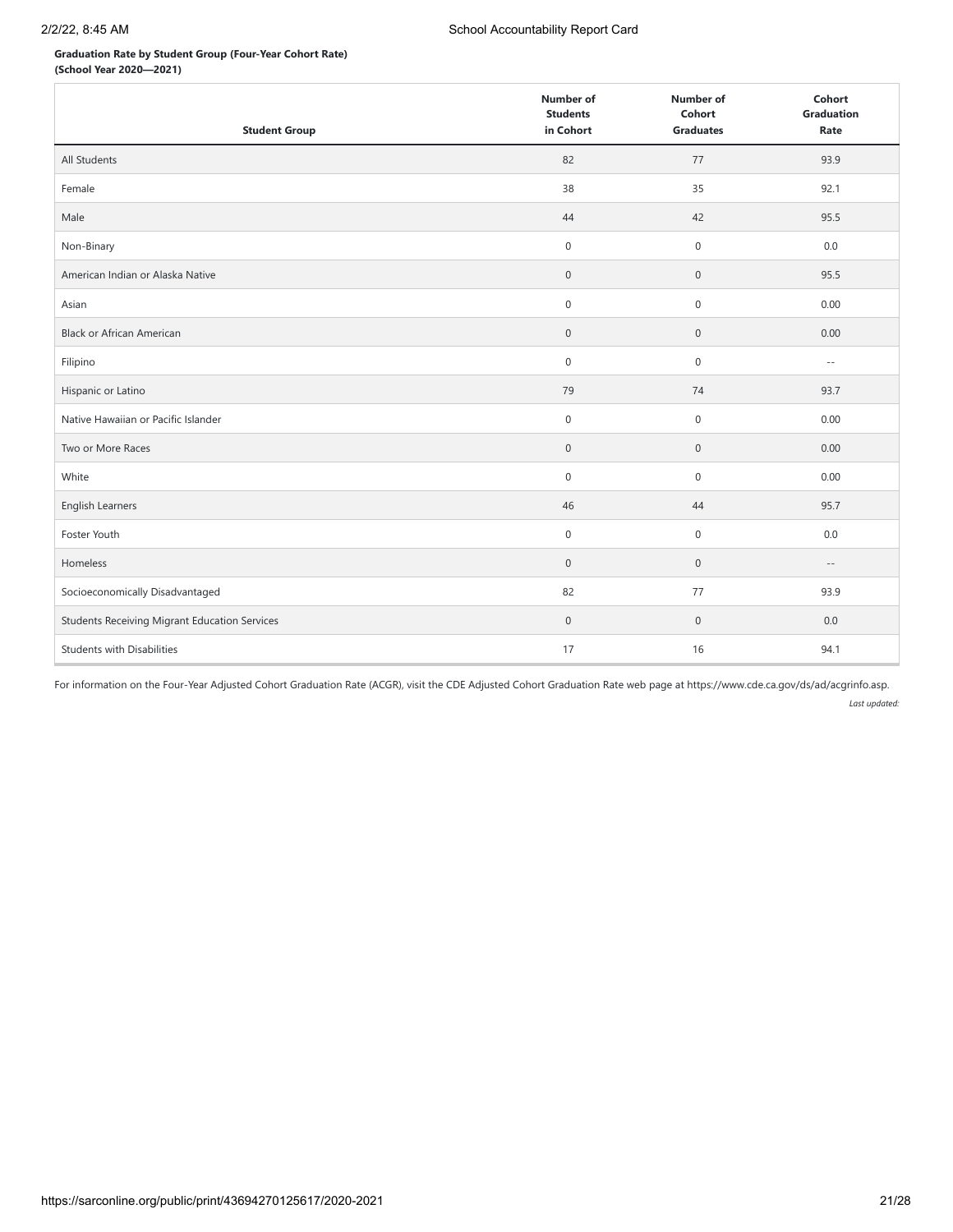## **Chronic Absenteeism by Student Group (School Year 2020—2021)**

| <b>Student Group</b>                                 | <b>Cumulative</b><br><b>Enrollment</b> | Chronic<br><b>Absenteeism</b><br>Eligible<br><b>Enrollment</b> | Chronic<br><b>Absenteeism</b><br>Count | Chronic<br><b>Absenteeism</b><br>Rate |
|------------------------------------------------------|----------------------------------------|----------------------------------------------------------------|----------------------------------------|---------------------------------------|
| All Students                                         | 440                                    | 436                                                            | 234                                    | 53.7                                  |
| Female                                               | 187                                    | 185                                                            | 94                                     | 50.8                                  |
| Male                                                 | 253                                    | 251                                                            | 140                                    | 55.8                                  |
| American Indian or Alaska Native                     | $\overline{2}$                         | $\overline{c}$                                                 | $\mathbf 0$                            | 55.8                                  |
| Asian                                                | $\overline{2}$                         | $\overline{2}$                                                 | $\mathbf{1}$                           | 50.0                                  |
| <b>Black or African American</b>                     | $\overline{c}$                         | $\overline{c}$                                                 | $\mathbf 0$                            | $0.0\,$                               |
| Filipino                                             | $\sqrt{4}$                             | $\overline{4}$                                                 | $\boldsymbol{0}$                       | 0.0                                   |
| Hispanic or Latino                                   | 426                                    | 422                                                            | 231                                    | 54.7                                  |
| Native Hawaiian or Pacific Islander                  | $\mathbf{1}$                           | $\mathbf{1}$                                                   | $\mathbf{1}$                           | 100.0                                 |
| Two or More Races                                    | $\mathbf{1}$                           | $\mathbf{1}$                                                   | $\mathsf{O}\xspace$                    | 0.0                                   |
| White                                                | $\overline{c}$                         | $\overline{c}$                                                 | $\mathbf{1}$                           | 50.0                                  |
| English Learners                                     | 237                                    | 236                                                            | 142                                    | 60.2                                  |
| Foster Youth                                         | $\mathbf 0$                            | $\mathbf 0$                                                    | $\mathbf 0$                            | 0.0                                   |
| Homeless                                             | 0                                      | $\mathsf 0$                                                    | $\mathsf{O}\xspace$                    | 0.0                                   |
| Socioeconomically Disadvantaged                      | 375                                    | 372                                                            | 198                                    | 53.2                                  |
| <b>Students Receiving Migrant Education Services</b> | $\mathbf 0$                            | $\mathbf 0$                                                    | $\mathbf 0$                            | 0.0                                   |
| <b>Students with Disabilities</b>                    | 98                                     | 97                                                             | 63                                     | 64.9                                  |

*Last updated:*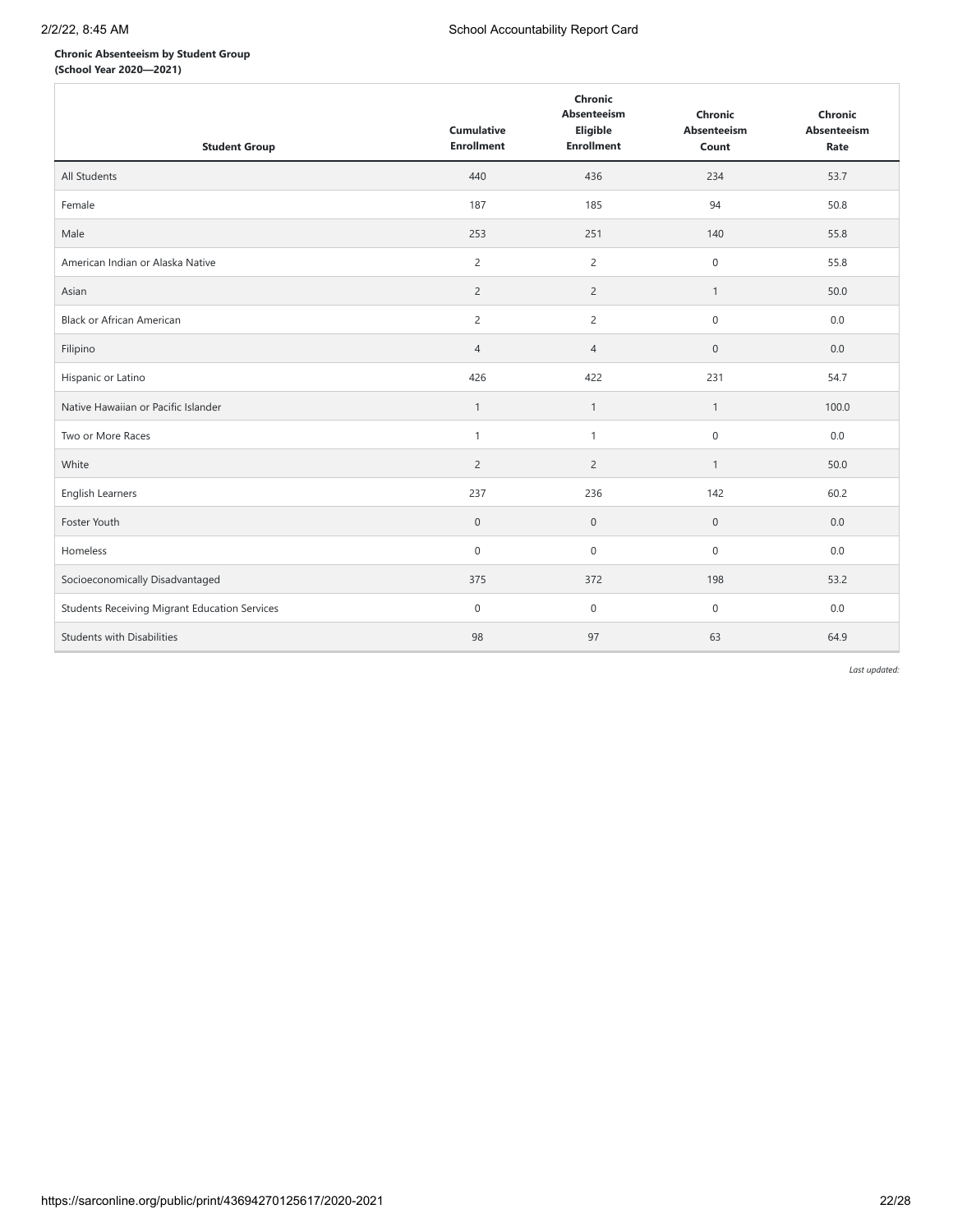# **State Priority: School Climate**

The SARC provides the following information relevant to the State priority: School Climate (Priority 6):

- Pupil suspension rates;
- Pupil expulsion rates; and
- Other local measures on the sense of safety

## **Suspensions and Expulsions**

**(data collected between July through June, each full school year respectively)**

| Rate        | School<br>2018-2019 | School<br>2020-2021 | <b>District</b><br>2018-2019 | <b>District</b><br>2020-2021 | <b>State</b><br>2018-2019 | <b>State</b><br>2020-2021 |
|-------------|---------------------|---------------------|------------------------------|------------------------------|---------------------------|---------------------------|
| Suspensions | 15.93%              | 0.00%               | 3.37%                        | 0.03%                        | 3.47%                     | 0.20%                     |
| Expulsions  | 0.00%               | 0.00%               | 0.05%                        | 0.00%                        | 0.08%                     | 0.00%                     |

Note: Data collected during the 2020–21 school year may not be comparable to earlier years of this collection due to differences in learning mode instruction in response to the COVID-19 pandemic.

## **Suspensions and Expulsions for School Year 2019—2020 Only**

**(data collected between July through February, partial school year due to the COVID-19 pandemic)**

| Rate        | School<br>2019-2020 | <b>District</b><br>2019-2020 | <b>State</b><br>2019-2020 |
|-------------|---------------------|------------------------------|---------------------------|
| Suspensions | 9.77%               | 2.87%                        | 2.45%                     |
| Expulsions  | 0.00%               | 0.03%                        | 0.05%                     |

Note: The 2019–2020 suspensions and expulsions rate data are not comparable to other year data because the 2019–2020 school year is a partial school year due to the COVID-19 crisis. As such, it would be inappropriate to make any comparisons in rates of suspensions and expulsions in the 2019–2020 school year compared to other school years.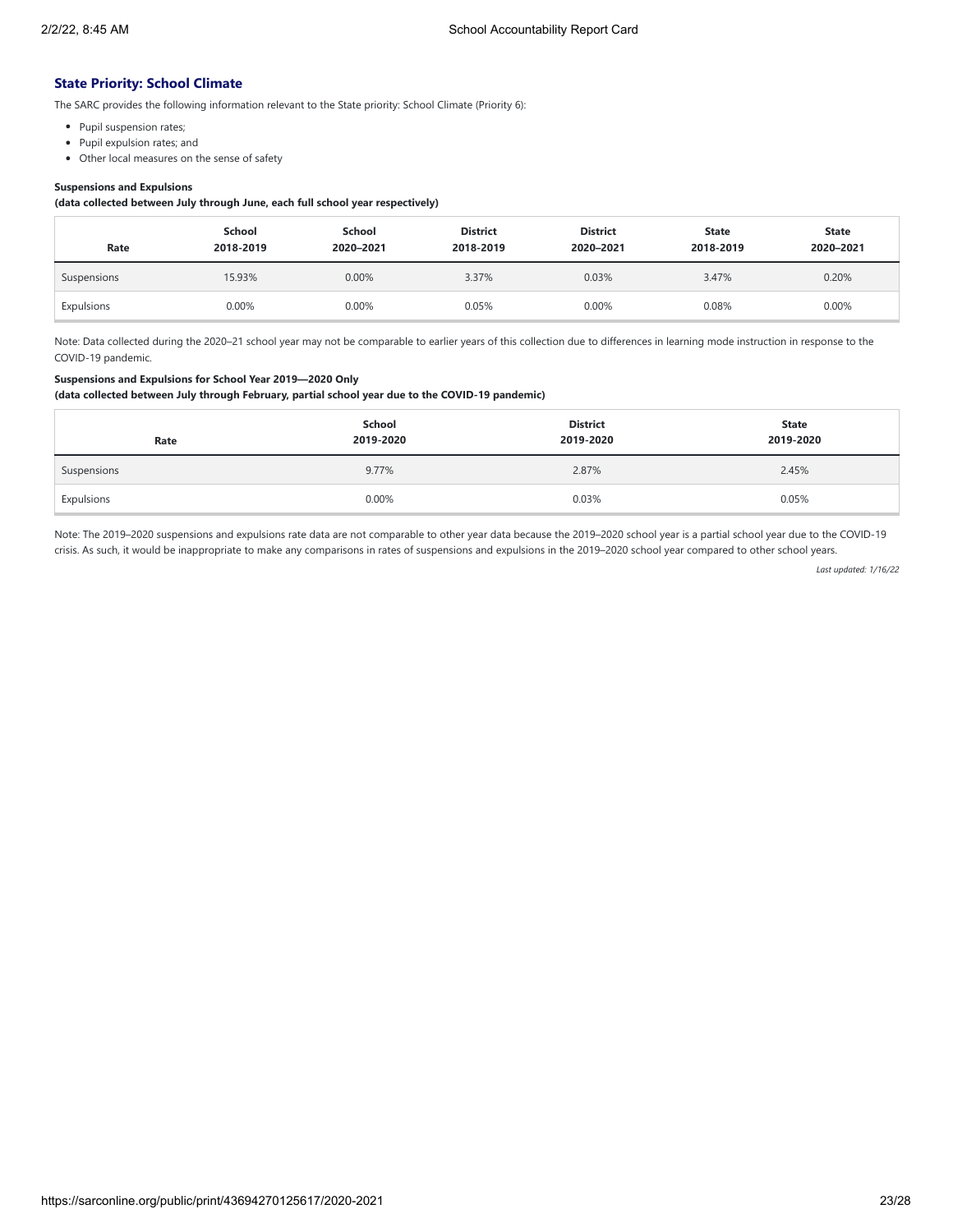# **Suspensions and Expulsions by Student Group**

**(School Year 2020—2021)**

| <b>Student Group</b>                          | <b>Suspensions</b><br>Rate | <b>Expulsions</b><br>Rate |
|-----------------------------------------------|----------------------------|---------------------------|
| All Students                                  | $\mathsf{O}\xspace$        | $\mathbf 0$               |
| Female                                        | $\boldsymbol{0}$           | $\bf 0$                   |
| Male                                          | $\boldsymbol{0}$           | $\mathbf 0$               |
| Non-Binary                                    | $\boldsymbol{0}$           | $\bf 0$                   |
| American Indian or Alaska Native              | $\mathbb O$                | $\mathbf 0$               |
| Asian                                         | $\mathsf{O}\xspace$        | $\mathbf 0$               |
| <b>Black or African American</b>              | $\mathsf{O}\xspace$        | $\mathbf 0$               |
| Filipino                                      | $\boldsymbol{0}$           | $\bf 0$                   |
| Hispanic or Latino                            | $\mathbb O$                | $\mathbf 0$               |
| Native Hawaiian or Pacific Islander           | $\boldsymbol{0}$           | $\bf 0$                   |
| Two or More Races                             | $\boldsymbol{0}$           | $\mathbf 0$               |
| White                                         | $\boldsymbol{0}$           | $\mathsf{O}\xspace$       |
| English Learners                              | $\mathbf 0$                | $\mathbf 0$               |
| Foster Youth                                  | $\mathsf{O}\xspace$        | $\mathbf 0$               |
| Homeless                                      | $\mathbf 0$                | $\mathbf 0$               |
| Socioeconomically Disadvantaged               | $\mathbf 0$                | $\boldsymbol{0}$          |
| Students Receiving Migrant Education Services | $\mathbf 0$                | $\mathbf 0$               |
| <b>Students with Disabilities</b>             | $\mathbf 0$                | $\mathbf 0$               |
|                                               |                            | Last undated:             |

## **School Safety Plan (School Year 2021-2022)**

ACE Charter School is committed to the safety and security of students, faculty, staff, and visitors on its campus. In order to support that commitment, ACE has thoroughly reviewed and updated the school's emergency mitigation/prevention, preparedness, response, and recovery procedures relevant to natural and human caused disasters.

This emergency preparedness plan for ACE has been written in compliance with California Education Code, Title V Education, and Section 560, which requires all public schools to have a written disaster preparedness plan. This plan is to be reviewed annually. This plan was developed in cooperation with Federal and State guidelines and with teacher assistance.

This plan includes specific courses of action to be taken in case an emergency situation develops. Every employee of ACE is expected to be familiar with this plan in order to carry out his/her responsibilities in an emergency. California law declares that all public employees are "civil defense workers subject to such civilian defense activities as may be assigned to them by their supervisors or by law."

The major objective of emergency preparedness is to save lives and protect property in the event of a disaster. This plan was developed with this in mind. The ACE Inspire school safety plan is included for public reference. ACE Empower invites the public to view our website to read the ACE High [School](https://docs.google.com/document/d/1JmNgod-j4fyiSRg9SWmKvpmw3R1HXJ0D/edit?usp=sharing&ouid=109644233424772644339&rtpof=true&sd=true) Safety Plan.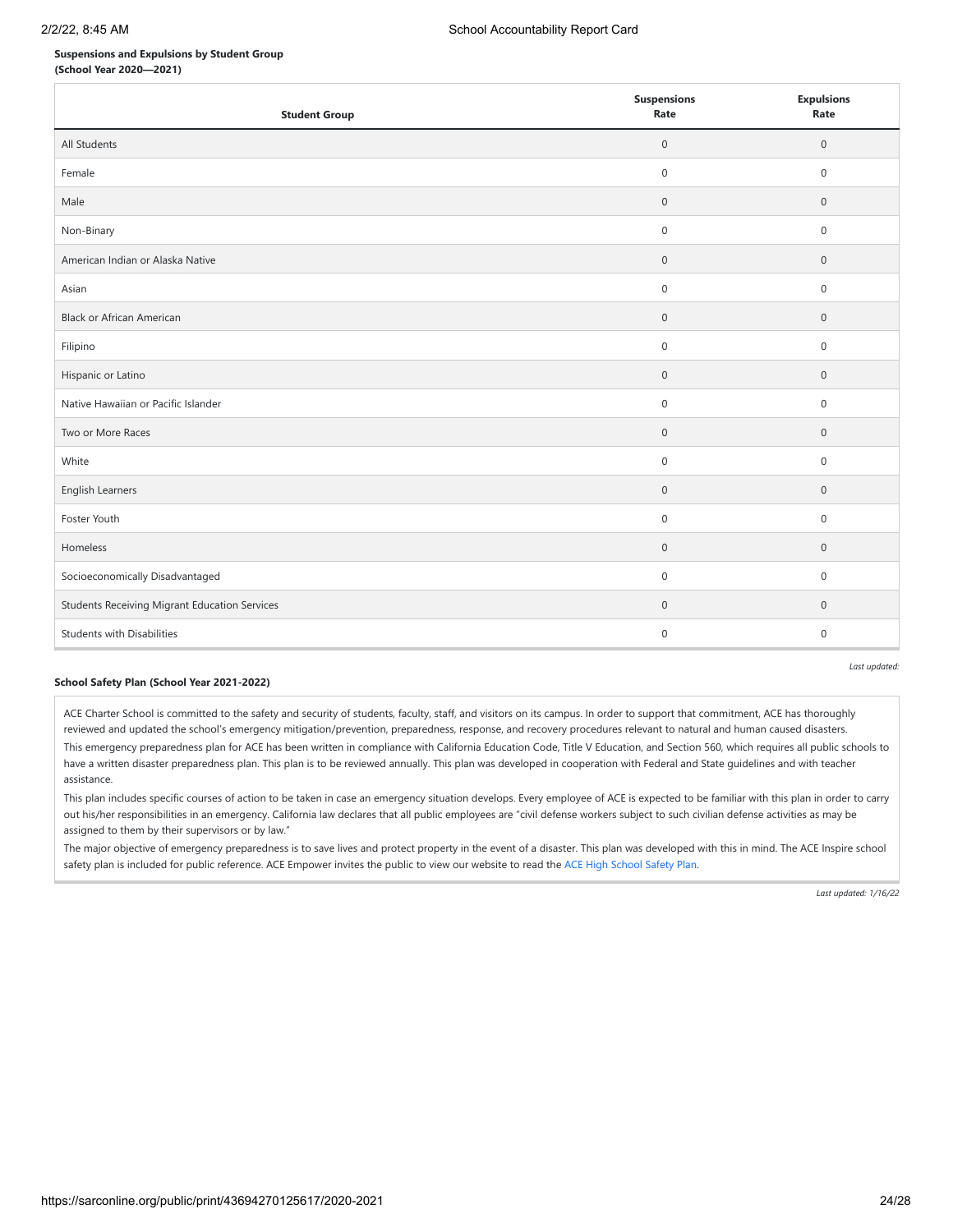# **D. Other SARC information**

The information in this section is required to be in the SARC but is not included in the state priorities for LCFF.

**Average Class Size and Class Size Distribution (Secondary) (School Year 2018—2019)**

| Subject        | <b>Average Class Size</b> | Number of Classes *1-22<br>Number of Classes *23-32 |    | Number of Classes 33+ |
|----------------|---------------------------|-----------------------------------------------------|----|-----------------------|
| English        | 28.00                     | 4                                                   | 20 |                       |
| Math           | 26.00                     | 4                                                   |    |                       |
| Science        | 28.00                     |                                                     | 14 |                       |
| Social Science | 31.00                     |                                                     |    | h                     |

\* Number of classes indicates how many classrooms fall into each size category (a range of total students per classroom). At the secondary school level, this information is reported by subject area rather than grade level.

### **Average Class Size and Class Size Distribution (Secondary) (School Year 2019—2020)**

| <b>Subject</b> | <b>Number of Classes *1-22</b><br><b>Average Class Size</b> |   | Number of Classes *23-32 | Number of Classes 33+ |  |
|----------------|-------------------------------------------------------------|---|--------------------------|-----------------------|--|
| English        | 27.00                                                       |   | 15                       |                       |  |
| Math           | 27.00                                                       | 4 | 11                       |                       |  |
| Science        | 30.00                                                       |   | 11                       |                       |  |
| Social Science | 26.00                                                       |   |                          |                       |  |

\* Number of classes indicates how many classrooms fall into each size category (a range of total students per classroom). At the secondary school level, this information is reported by subject area rather than grade level.

**Average Class Size and Class Size Distribution (Secondary) (School Year 2020–2021)**

| Subject        | <b>Average Class Size</b> | <b>Number of Classes *1-22</b> | Number of Classes *23-32<br><b>Number of Classes 33+</b> |  |
|----------------|---------------------------|--------------------------------|----------------------------------------------------------|--|
| English        | 23.00                     | 14                             | 12                                                       |  |
| Math           | 23.00                     | 20                             |                                                          |  |
| Science        | 24.00                     |                                |                                                          |  |
| Social Science | 23.00                     | 14                             |                                                          |  |

*Last updated: 1/16/22*

\* Number of classes indicates how many classrooms fall into each size category (a range of total students per classroom). At the secondary school level, this information is reported by subject area rather than grade level.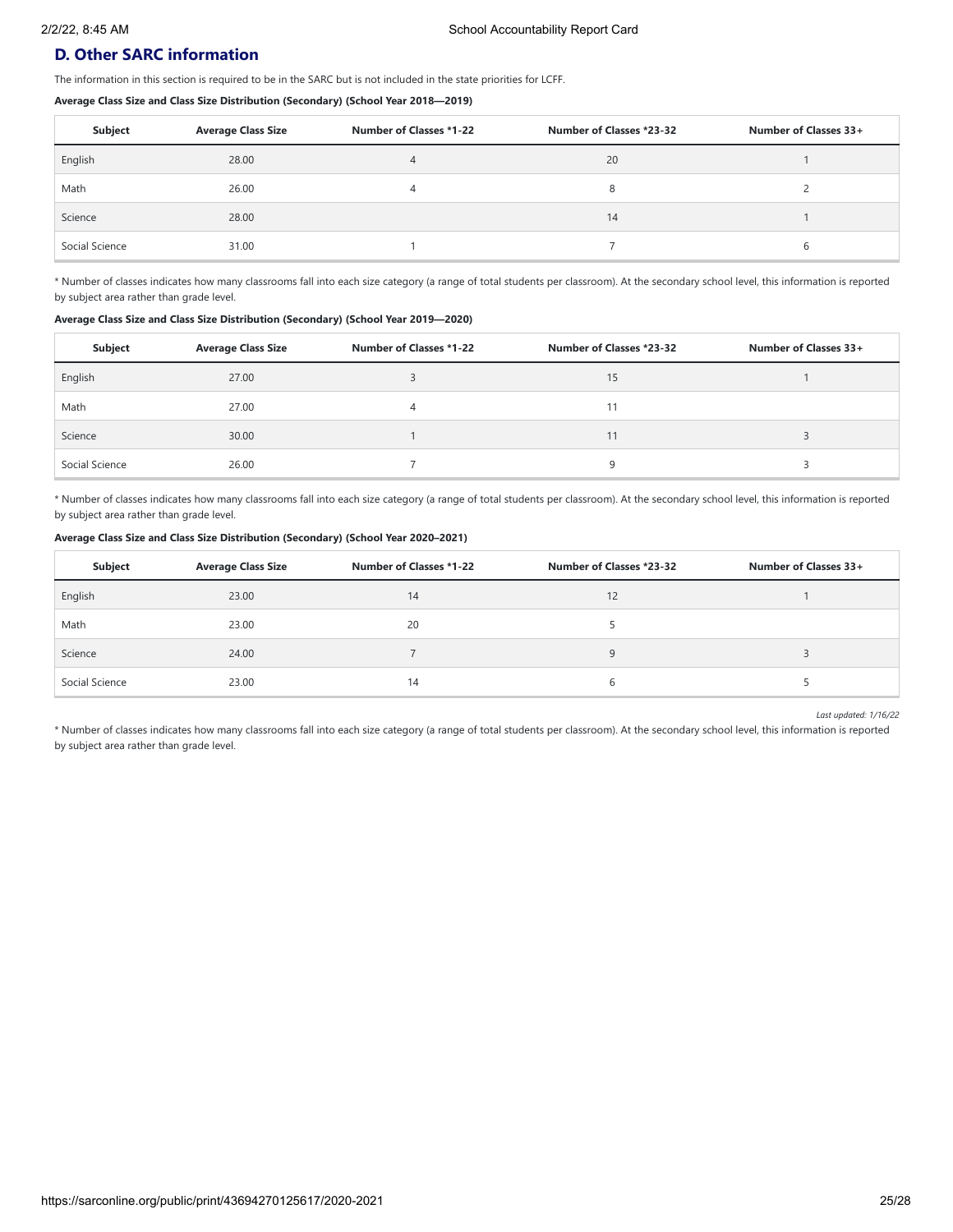## **Ratio of Pupils to Academic Counselor (School Year 2020—2021)**

|                               | Title | Ratio |
|-------------------------------|-------|-------|
| Pupils to Academic Counselor* |       |       |

*Last updated: 1/1/00*

\* One full time equivalent (FTE) equals one staff member working full time; one FTE could also represent two staff members who each work 50 percent of full time.

## **Student Support Services Staff (School Year 2020—2021)**

| <b>Title</b>                                                  | Number of FTE* Assigned to School |
|---------------------------------------------------------------|-----------------------------------|
| Counselor (Academic, Social/Behavioral or Career Development) | 0.00                              |
| Library Media Teacher (Librarian)                             | 0.00                              |
| Library Media Services Staff (Paraprofessional)               | 0.00                              |
| Psychologist                                                  | 0.00                              |
| Social Worker                                                 | 0.00                              |
| Nurse                                                         | 0.00                              |
| Speech/Language/Hearing Specialist                            | 0.00                              |
| Resource Specialist (non-teaching)                            | 0.00                              |
| Other                                                         | 1.50                              |

*Last updated: 1/1/00*

\* One full time equivalent (FTE) equals one staff member working full time; one FTE could also represent two staff members who each work 50 percent of full time.

# **Expenditures Per Pupil and School Site Teacher Salaries (Fiscal Year 2019—2020)**

| Level                                            | <b>Total Expenditures Per</b><br>Pupil | <b>Expenditures Per Pupil</b><br>(Restricted) | <b>Expenditures Per Pupil</b><br>(Unrestricted) | <b>Average Teacher</b><br>Salary |
|--------------------------------------------------|----------------------------------------|-----------------------------------------------|-------------------------------------------------|----------------------------------|
| School Site                                      | \$12852.00                             | $\frac{1}{2}$                                 | \$9481.00                                       | \$64423.00                       |
| District                                         | N/A                                    | N/A                                           | $\sim$ $-$                                      | \$98287.00                       |
| Percent Difference - School Site and<br>District | N/A                                    | N/A                                           | $- -$                                           | $- -$                            |
| State                                            | N/A                                    | N/A                                           | \$8443.83                                       | \$92222.00                       |
| Percent Difference - School Site and State       | N/A                                    | N/A                                           | 9.00%                                           | 20.00%                           |

Note: Cells with N/A values do not require data.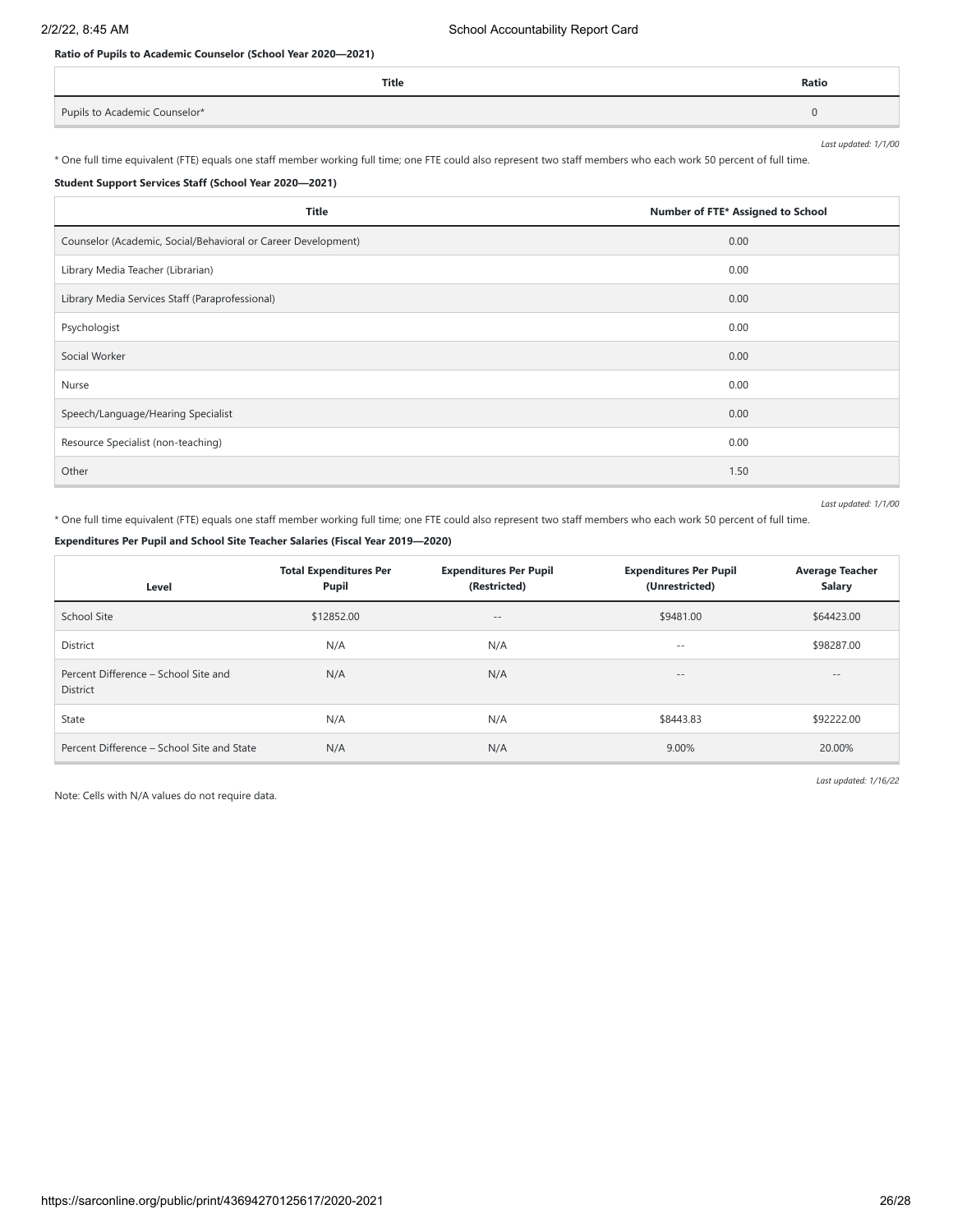#### **Types of Services Funded (Fiscal Year 2020–2021)**

ACE Inspire utilizes funds to provide an after school program, inteventions and professional development for staff and leadership to lead academic and ELD support programs during in the school year.

## **Teacher and Administrative Salaries (Fiscal Year 2019—2020)**

*Last updated: 1/16/22*

| Category                                      | <b>District Amount</b> | <b>State Average For Districts In Same Category</b> |
|-----------------------------------------------|------------------------|-----------------------------------------------------|
| Beginning Teacher Salary                      | \$60185.00             | \$54687.00                                          |
| Mid-Range Teacher Salary                      | \$98823.00             | \$92222.00                                          |
| <b>Highest Teacher Salary</b>                 | \$121954.00            | \$114208.00                                         |
| Average Principal Salary (Elementary)         | \$0.00                 | \$143647.00                                         |
| Average Principal Salary (Middle)             | \$0.00                 | \$145785.00                                         |
| Average Principal Salary (High)               | \$154344.00            | $- -$                                               |
| Superintendent Salary                         | \$293091.00            | \$258950.00                                         |
| Percent of Budget for Teacher Salaries        | 34.00%                 | 32.00%                                              |
| Percent of Budget for Administrative Salaries | 3.00%                  | 5.00%                                               |

For detailed information on salaries, see the CDE Certificated Salaries & Benefits web page at <https://www.cde.ca.gov/ds/fd/cs/>.





*Last updated:*

Beginning Teacher Salary Mid-Range Teacher Salary

Highest Teacher Salary

https://sarconline.org/public/print/43694270125617/2020-2021 27/28